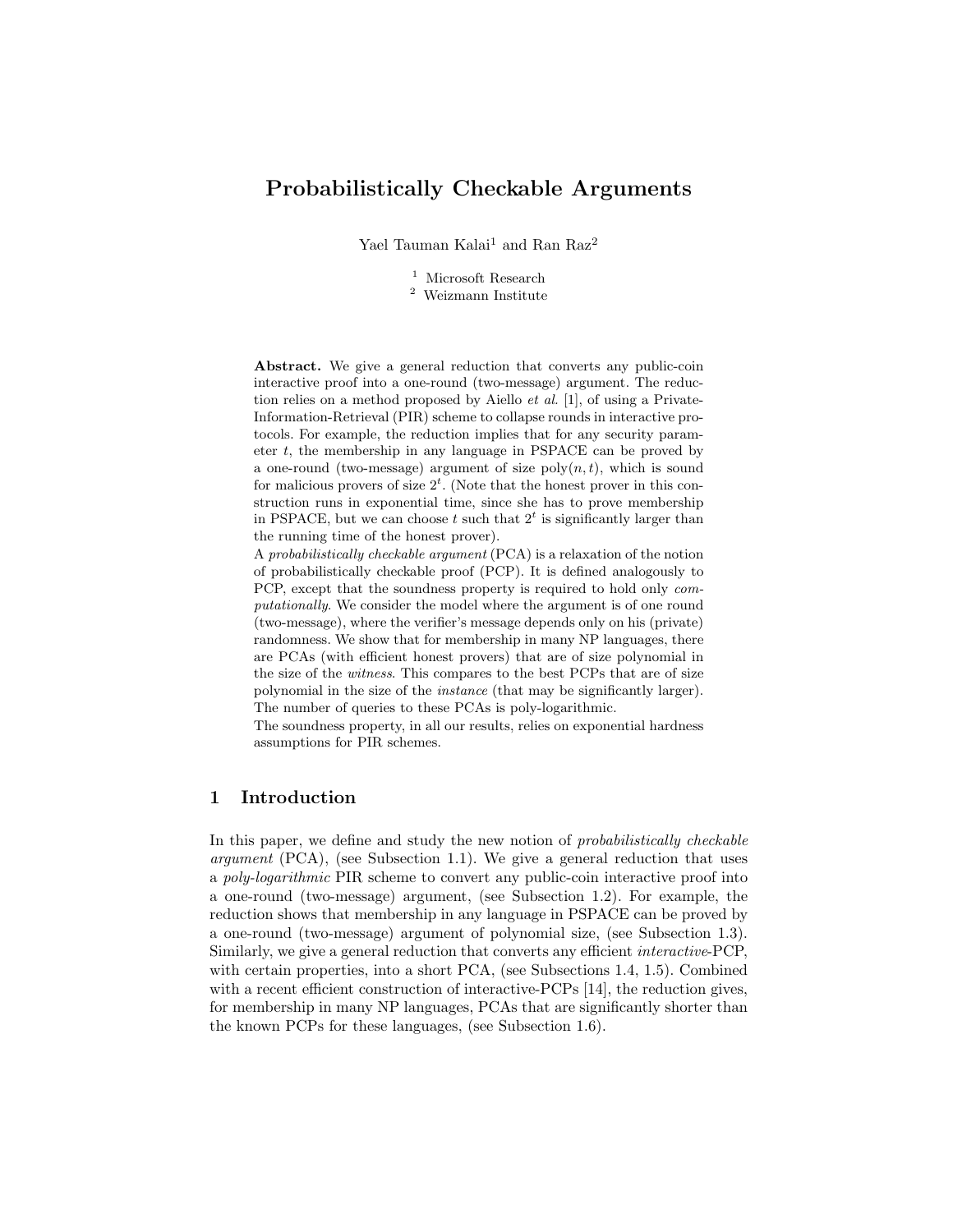#### 1.1 Probabilistically Checkable Arguments

The PCP theorem states that the satisfiability of a formula  $\Phi(z_1, \ldots, z_k)$  of size n can be proved by a proof of size  $\text{poly}(n)$  that can be verified by reading only a constant number of its bits  $[5, 10, 3, 2]$ . Note, however, that in many cases the size of the witness,  $k$ , is significantly smaller than the size of the instance,  $n$ . A central line of research in the area of PCPs is devoted to constructing short PCPs. In particular, one could hope that the satisfiability of a formula  $\Phi(z_1, \ldots, z_k)$  of size n could be proved by PCPs of size  $poly(k)$ , rather than  $poly(n)$ , (see for example [15]). However, a very interesting recent result of Fortnow and Santhanam shows that this is very unlikely, as it implies that  $NP \subseteq coNP/poly$  [12].

In this paper, we consider the relaxed setting of probabilistically checkable argument (PCA). We show that for many NP languages, there are PCAs that are of size polynomial in the size of the witness, rather than polynomial in the size of the instance. The number of queries to these PCAs is poly-logarithmic in  $\overline{n}$ .

Roughly speaking, a PCA is a relaxation of the notion of PCP, where the soundness property is required to hold only *computationally*. We consider the model where the argument is of one round (two-message), where the verifier's message depends only on his (private) randomness<sup>3</sup>. Before the protocol starts, the verifier generates two strings that we refer to below as a "secret key" and a "public key", and sends the public key in the first message. The prover's message depends on the verifier's public key. The verifier in turn will need to use his secret key for verification.<sup>4</sup>

More precisely, a PCA system is associated with three algorithms: a key generation algorithm  $\mathcal{G}$ , a proof generation algorithm  $\mathcal{P}$ , and a verification algorithm V. It is also associated with five parameters  $t, p, q, c, s$ , where  $t, p, q$  are integers and c, s are reals, s.t.  $0 \leq s < c \leq 1$ . (Informally, t is the *security parameter*, p is the size of the PCA, q is the number of queries allowed to the PCA, c is the completeness parameter and s is the soundness parameter). We think of the parameters  $t, p, q, c, s$  as functions of the instance size n.

Let L be an NP language, defined by  $L = \{x : \exists w \text{ s.t. } (x, w) \in R_L\}.$ Suppose that Alice wishes to prove to Bob that  $x \in L$ . Assume that Bob applied in the past the key generation algorithm  $G$ , and thus is associated with a pair of secret and public keys  $(SK, PK) \leftarrow \mathcal{G}(1^t)$ . Assume that Bob sent to Alice the public key  $PK$ . We assume that both Alice and Bob know  $L$  and that they both get as input an instance  $x$  of size  $n$ . Alice gets an additional input w (supposedly a witness for the membership of  $x \in L$ ). A PCA system allows

<sup>3</sup> We note that one could consider several other models for PCA, such as, PCA in the common random string model, where there is a public random string that both the prover and the verifier can see, and the argument is composed of only one message sent by the prover to the verifier.

<sup>&</sup>lt;sup>4</sup> We note that each pair of secret and public keys can only be used once. Our soundness' proof are only valid in this case. Moreover, it was noted to us by Rafael Pass that by observing whether a verifier accepted or rejected a contrived message (sent by the prover), the prover can gain information about the secret key of the verifier.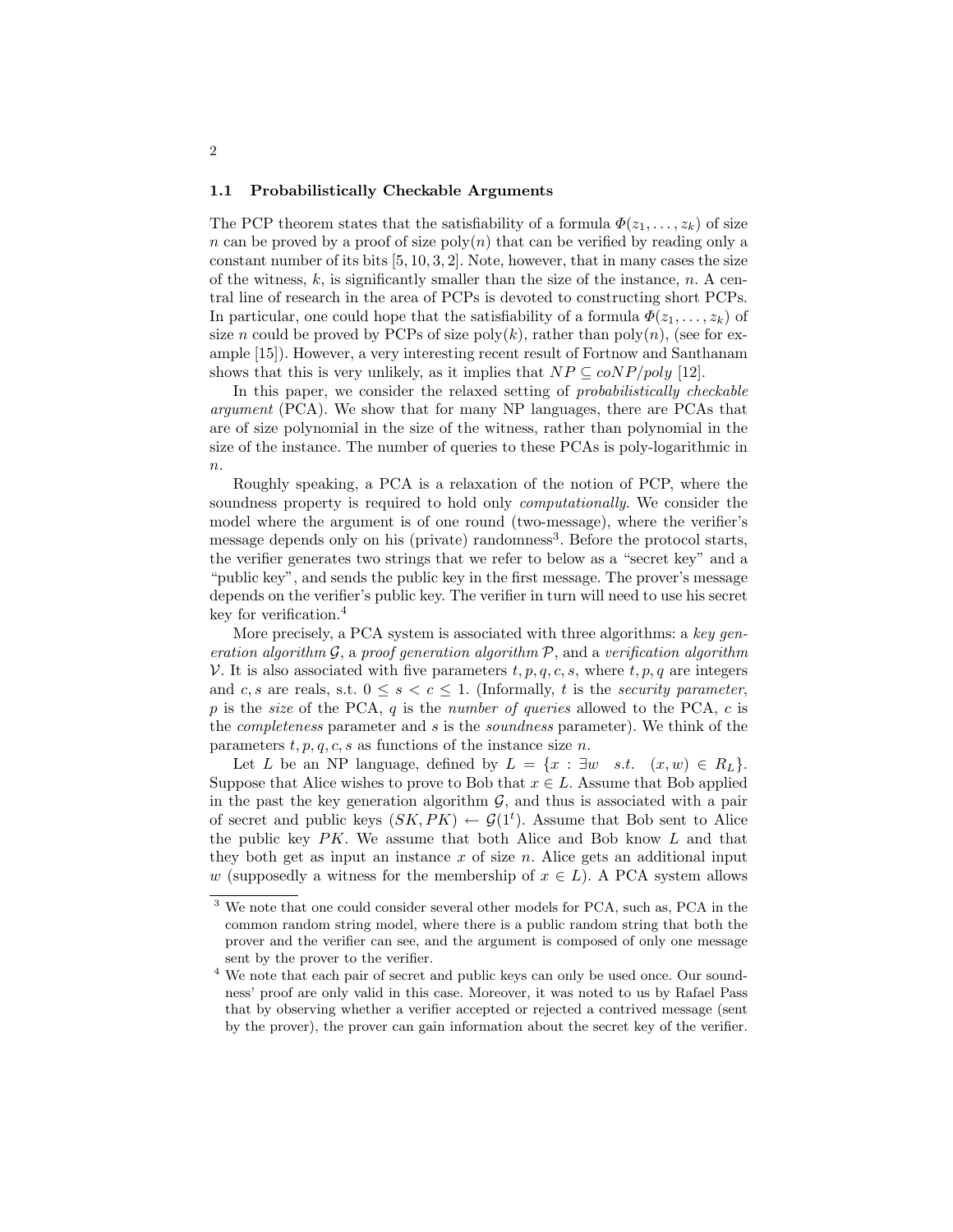Alice to generate a string  $\pi \leftarrow \mathcal{P}(x, w, PK)$  of p bits. Bob is allowed to access at most q bits of the string  $\pi$ , and based on these bits he decides whether to accept or reject the statement  $x \in L$ . We require the following completeness and soundness properties:

1. **Completeness:** For any  $x \in L$  and any witness w (given to the prover as input) such that  $(x, w) \in R_L$ , the verifier, associated with a pair of secret and public keys  $(SK, PK) \leftarrow \mathcal{G}(1^t)$ , accepts  $\pi \leftarrow \mathcal{P}(x, w, PK)$  with probability at least c. Namely,

$$
\Pr[\mathcal{V}^\pi(x, SK, PK) = 1] \ge c
$$

where the probability is over  $(SK, PK) \leftarrow \mathcal{G}(1^t)$ , over  $\pi \leftarrow \mathcal{P}(x, w, PK)$ , and over the randomness of  $\mathcal V$ .

2. Soundness: For any  $x \notin L$  and any cheating prover  $\tilde{\mathcal{P}}$  of size  $\leq 2^t$ ,

$$
\Pr[\mathcal{V}^{\tilde{\pi}}(x, SK, PK) = 1] \le s
$$

where  $\tilde{\pi} = \tilde{\mathcal{P}}(PK)$ , and the probability is over  $(SK, PK) \leftarrow \mathcal{G}(1^t)$  and over the randomness of  $V$ .

For the formal definition of PCA, see Section 2.

### 1.2 From Interactive Proofs to One-Round Arguments

We propose a general method for reducing the number of rounds in any publiccoin interactive proof (that is, an interactive proof where all the bits sent by the verifier are random, and consist of the verifier's random coin tosses). More specifically, our method uses a PIR scheme to convert any public-coin interactive proof into a one-round (two-message) argument. The idea of using a PIR scheme to reduce the round complexity in interactive protocols was proposed by Aiello *et al.* [1], who used a PIR scheme to convert the (short) 4-message argument for NP proposed by [19, 21], into a (short) 2-message protocol. Although their 2-message protocol is very natural, attempts to prove its soundness have failed. Moreover, Dwork et al. [9] exhibit inherent difficulties in such attempts (for the protocol of [1] and for extensions of this protocol). Dwork et al. note that the essence of the problem is that seemingly independant executions of PIR schemes may have, so called, spooky interactions. We prove that our method, which is based on the ideas of Aiello *et al.* [1], is sound, if the initial interactive protocol involves only one prover, and is a proof.

A Private Information Retrieval (PIR) scheme, a concept introduced by Chor, Goldreich, Kushilevitz, and Sudan [7] and by Kushilevitz and Ostro $v$ sky  $[16]$ <sup>5</sup>, allows a user to retrieve information from a database in a private manner. More formally, the database is modeled as an N bit string  $x = (x_1, \ldots, x_N)$ ,

<sup>5</sup> The original PIR scheme of [7] had information theoretic privacy but required several copies of the database that cannot interact with each other. The first PIR scheme with a single database (with privacy under computational assumptions) was obtained in [16].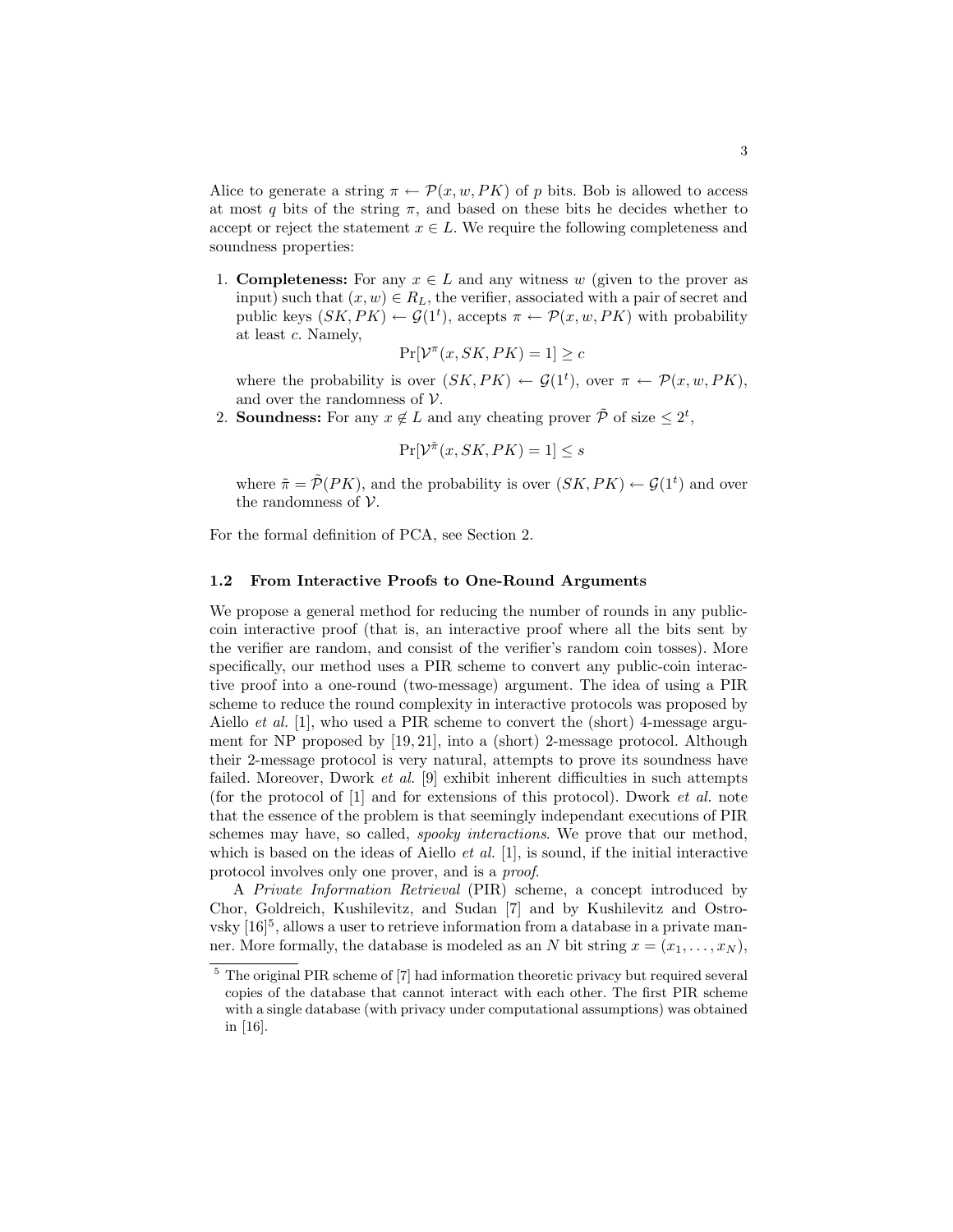out of which the user retrieves the  $i$ <sup>th</sup> bit  $x_i$ , without revealing any information about the index i. A trivial PIR scheme consists of sending the entire database to the user, thus satisfying the PIR privacy requirement in the information-theoretic sense. A PIR scheme with communication complexity smaller than  $N$  is said to be non-trivial. In this paper, we are interested in poly-logarithmic PIR schemes, formally defined by Cachin et al. [6]. Roughly speaking, a poly-logarithmic PIR scheme is a PIR scheme with poly-logarithmic communication complexity. For the formal definition of poly-logarithmic PIR scheme, see Subsection 3.2.

Roughly speaking, we are able to prove the following result. Assume the existence of a poly-logarithmic PIR scheme (as defined in  $[6]$ ). Assume that there exists a public-coin interactive proof system  $(\mathcal{P}, \mathcal{V})$  for proving membership in some language  $L$ ; with communication complexity  $\ell$ , completeness c, and soundness s. Then for any security parameter  $t \ge \max\{\ell, \log n\}$ , there exists a one-round (two-message) argument system  $(\mathcal{P}', \mathcal{V}')$  for L, with communication complexity poly(*t*), completeness  $c - 2^{-t^2}$ , and soundness  $s + 2^{-t^2}$  against malicious provers of size  $\leq 2^t$ . The verifier  $\mathcal{V}'$  runs in time poly $(t, n)$  (assuming that V runs in time poly $(n)$ ). The prover  $\mathcal{P}'$  runs in time poly $(T, t, 2^{\lambda})$ , where T is the running time of  $P$ , and  $\lambda$  is the total number of bits sent from  $V$  to  $P$  in the interactive proof system  $(\mathcal{P}, \mathcal{V})$ .

Moreover, the resulting one-round argument system  $(\mathcal{P}', \mathcal{V}')$  has the property that the first message, sent by  $\mathcal{V}'$ , depends only on the random coin tosses of  $\mathcal{V}'$ (and is independent of the instance x), and can be computed in time  $poly(t)$ .

The main idea of the proof is as follows. For every round  $i$  of the protocol  $(\mathcal{P}, \mathcal{V})$ , the prover  $\mathcal{P}'$  prepares a database  $DB_i$  (of size at most  $2^{\lambda}$ ) of the response of  $P$  (in round i) on all the possibilities of bits sent by  $V$  (in all rounds). The verifier  $V'$  retrieves the response of  $P$  from this database, using a PIR scheme. This is done simoulataneously for all rounds of the protocol. Intuitively, the use of a PIR scheme ensures that when the prover  $\mathcal{P}'$  prepares the database  $DB_i$ , she cannot use information about the bits sent by the verifier in later rounds. As mentioned above, Dwork *et al.* show that this intuition is misleading in many cases [9]. Nevertheless, we are able to prove that our protocol is sound. Thus, in this particular case, spooky interactions are not a problem.

Note that the running time of the honest prover  $\mathcal{P}'$  is exponential in  $\lambda$ , where  $\lambda$  is the total number of bits sent from V to P in the interactive proof system  $(\mathcal{P}, \mathcal{V})$ . This is the case because  $\mathcal{P}'$  has to handle the databases  $DB_i$  of size  $2^{\lambda}$ . We are able to improve a little bit over that and to prove a similar result, where the prover's running time is  $poly(T, t, 2^{\lambda})$ , where this time  $\lambda$  is the maximum number of bits of the verifier's messages that the prover "needs" to read in order to compute one bit to be sent to the verifier.

For more details, see Section 4.

The problem of reducing the number of rounds in interactive protocols was previously studied in a large number of works. The most famous heuristic for reducing the number of rounds in general protocols is the Fiat-Shamir method [11]. It was shown in [4, 13] that in certain cases where the original protocol is an ar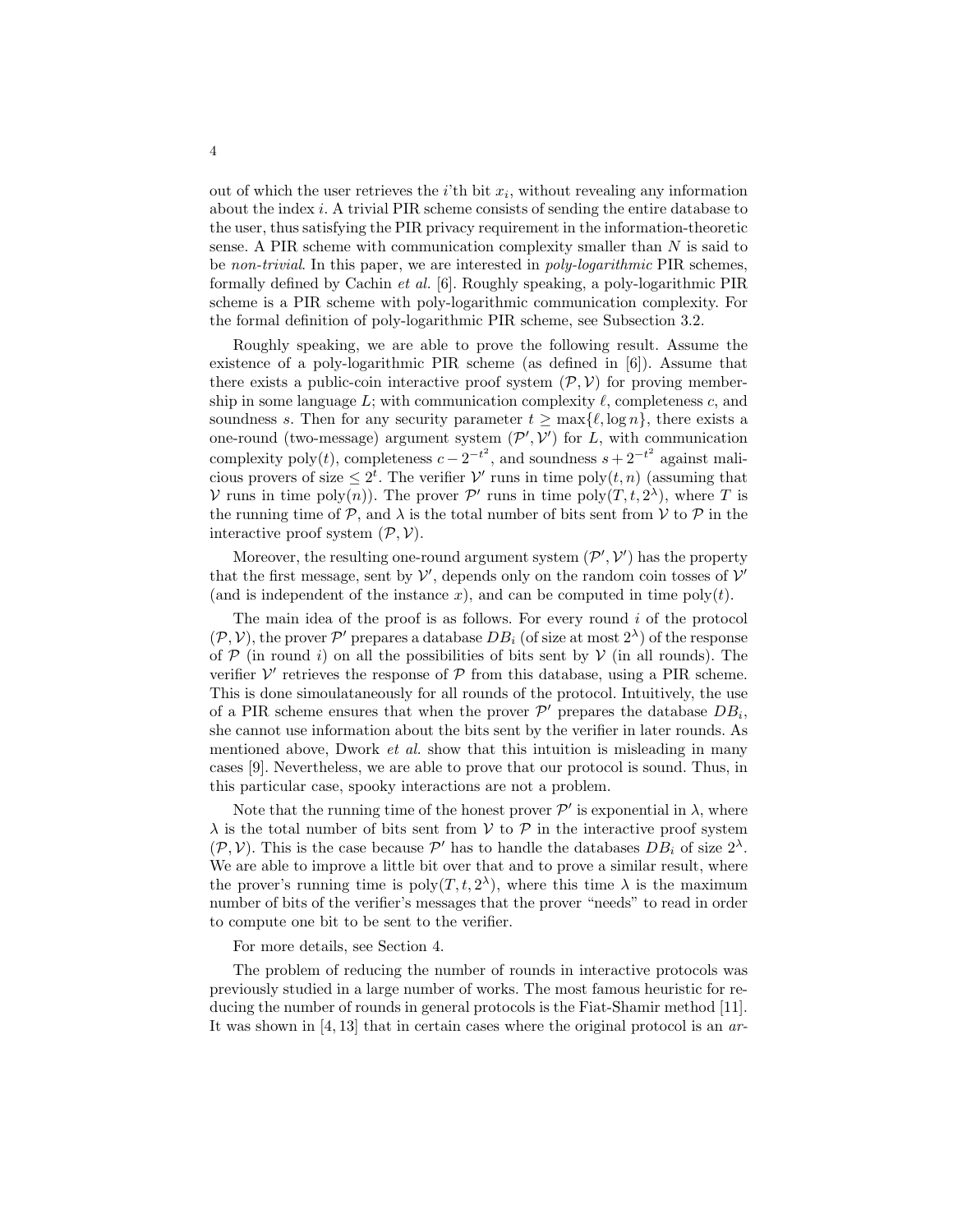gument the obtained protocol is not sound. It is still not known whether or not the obtained protocol is sound if the original protocol is a proof.

A different approach, more related to ours, to reduce the number of rounds in interactive proofs was previously done by Damgard, Fazio and Nicolosi [8]. Damgard, Fazio and Nicolosi used a homomorphic encryption, rather than PIR, and their results only apply for 3 messages protocols that have the additional property that the third message is linear in the second message. The proof of soundness of their protocols is obtained by a similar approach to the one taken here.

### 1.3 One-Round Arguments for PSPACE

The reduction from Subsection 1.2 can be used to convert any public-coin interactive proof into a one-round argument. In particular, it can be used for giving one-round arguments for membership in PSPACE languages.

For any language L in PSPACE, there exists a public-coin interactive proof system  $(\mathcal{P}, \mathcal{V})$  for proving membership in L; with communication complexity  $\ell = \text{poly}(n)$ , completeness 1, and exponentially small soundness [20, 22]. Using our general reduction, we can translate this interactive proof into a one-round argument as follows: For any security parameter  $t > \max\{\ell, n\}$ , there exists a one-round (two-message) argument system  $(\mathcal{P}', \mathcal{V}')$  for L, with communication complexity poly(t), completeness  $1 - 2^{-t}$ , and soundness  $2^{-t}$  against malicious provers of size  $\leq 2^t$ . The verifier  $\mathcal{V}'$  runs in time poly $(t)$ . The prover  $\mathcal{P}'$  runs in time  $\text{poly}(t, 2^{\ell}).$ 

Note that the running time of the honest prover  $\mathcal{P}'$  is exponential. This seems necessary because the prover has to prove membership in PSPACE languages. Note, however, that we can choose t to be significantly larger than  $\ell$ , say,  $t = \ell^3$ . In this case, the honest prover runs in time  $\text{poly}(2^{\ell})$ , while the proof is sound for malicious provers of size  $\leq 2^{\ell^3}$ .

#### 1.4 Interactive-PCP

An interactive-PCP (say, for the membership  $x \in L$ ) is a combination of a PCP and a short interactive proof. Roughly speaking, an interactive-PCP is a proof that can be verified by reading only a small number of its bits, with the help of a short interactive proof.

More precisely, let L be an NP language, defined by  $L = \{x : \exists w \, s.t. \, (x, w) \in$  $R_L$ . Let  $p, q, l, c, s$  be parameters as follows:  $p, q, l$  are integers and c, s are reals, s.t.  $0 \leq s < c \leq 1$ . (Informally, p is the size of the PCP, q is the number of queries allowed to the PCP, l is the communication complexity of the interactive proof,  $c$  is the *completeness* parameter and  $s$  is the *soundness* parameter). We think of the parameters  $p, q, l, c, s$  as functions of the instance size n. An interactive-PCP with parameters  $(p, q, l, c, s)$  for membership in L is an interactive protocol between an (efficient) prover  $P$  and an (efficient) verifier  $V$ , as follows:

We assume that both the prover and the verifier know  $L$  and get as input an instance x of size n, and the prover gets an additional input  $w$  (supposed to be a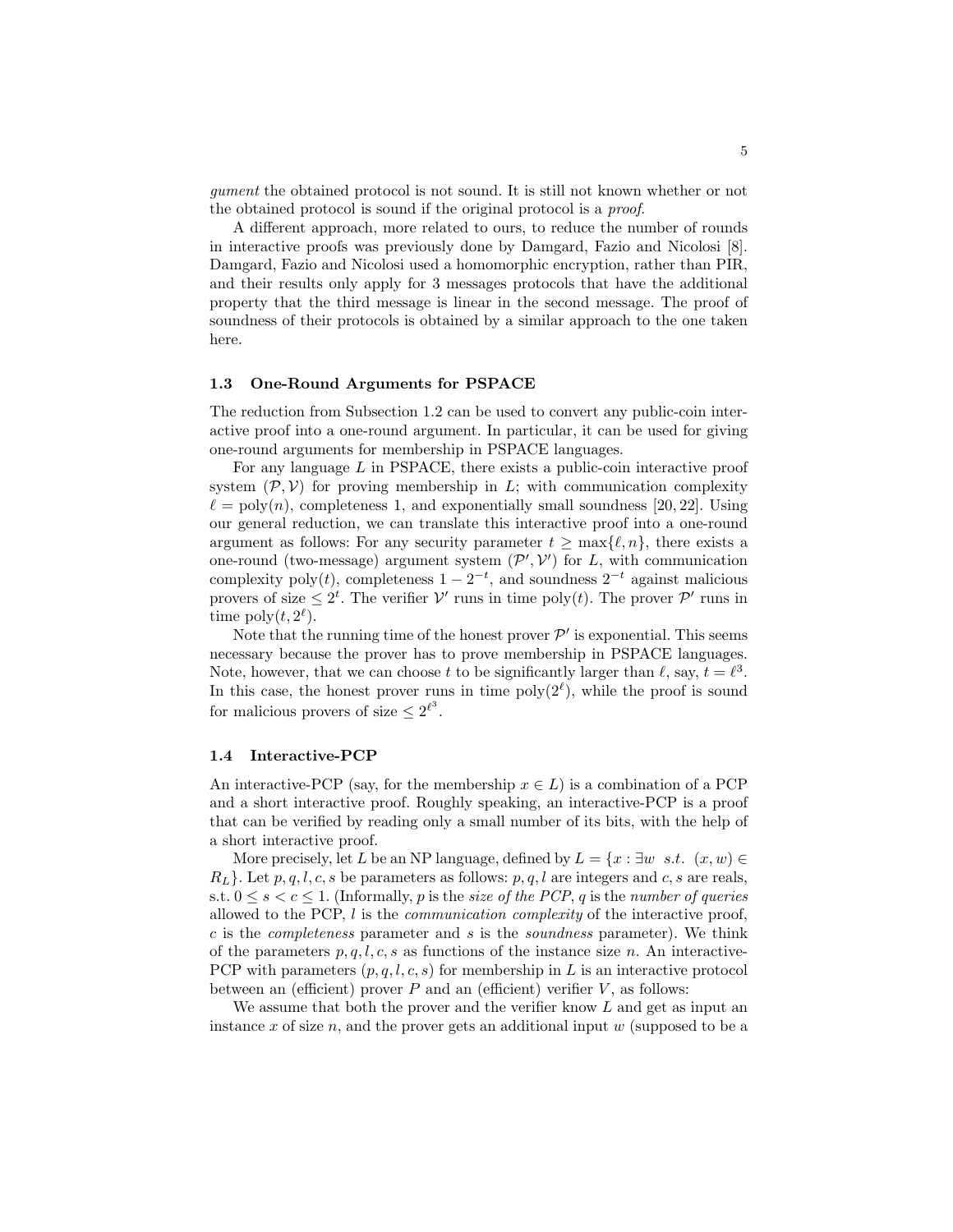witness for the membership  $x \in L$ ). In the first round of the protocol, the prover generates a string  $\pi$  of p bits. (We think of  $\pi$  as an encoding of the witness w). The verifier is still not allowed to access  $\pi$ . The prover and the verifier then apply an interactive protocol, where the total number of bits communicated is l. During the protocol, the verifier is allowed to access at most q bits of the string  $\pi$ . After the interaction, the verifier decides whether to accept or reject the statement  $x \in L$ . We require the following completeness and soundness properties:

There exists an (efficient) verifier  $V$  such that:

- 1. Completeness: There exists an (efficient) prover P, such that: for every  $x \in L$ and any witness w (given to the prover P as an input), if  $(x, w) \in R_L$  then the verifier accepts with probability at least c.
- 2. Soundness: For any  $x \notin L$  and any (not necessarily efficient) prover  $\tilde{P}$ , and any w (given to the prover  $\tilde{P}$  as an input), the verifier accepts with probability at most s.

For the formal definition of interactive-PCP, see Subsection 3.1.

### 1.5 From Interactive-PCP to PCA

We give a general reduction that converts any efficient interactive-PCP, with certain properties, into a short PCA. The main idea is to use the reduction from Subsection 1.2 to convert the interactive phase of the interactive-PCP into a one-round argument.

Roughly speaking, we are able to prove the following result. Assume the existence of a poly-logarithmic PIR scheme (as defined in [6]). Assume that there exists an interactive-PCP system  $(\mathcal{P}, \mathcal{V})$  with parameters  $p, q, \ell, c, s$  for some NP language L, such that the interactive phase of  $(\mathcal{P}, \mathcal{V})$  is public-coin, and each bit sent by the prover in the interactive phase depends on at most  $\lambda$  bits sent by the verifier. Then, for any security parameter  $t \ge \max{\{\ell, \log n\}}$ , there exists a PCA system  $(\mathcal{G}', \mathcal{P}', \mathcal{V}')$  with parameters  $t, p', q', c', s'$  for the language L, where  $p' = \text{poly}(p, t), q' = \text{poly}(q, t), c' \ge c - 2^{-t^2}, \text{ and } s' \le s + 2^{-t^2}.$  The prover  $\mathcal{P}'$ runs in time  $\text{poly}(t, n, 2^{\lambda})$ .

For more details, see Section 5.

### 1.6 Short PCAs for Satisfiability

Efficient constructions of interactive-PCPs were given in [18, 14]. In particular, in [14], the following theorem was proven.

Let  $\Phi(z_1,\ldots,z_k)$  be a Boolean circuit of size n and depth d, and assume without loss of generality that  $k \geq \log n$  (otherwise, it is easy to check the satisfiability of  $\Phi$  in time poly(n)). Let s be such that,  $\log n \leq s \leq \text{poly}(n)$ . Then, the satisfiability of  $\Phi$  can be proved by an interactive-PCP with the following parameters. Size of the PCP:  $p = poly(k, d)$ . Number of queries:  $q = poly(s)$ . Communication complexity of the interactive phase:  $\ell = \text{poly}(d, s)$ . Completeness: 1. Soundness:  $2^{-s}$ . Moreover, the interactive phase is public-coin, and each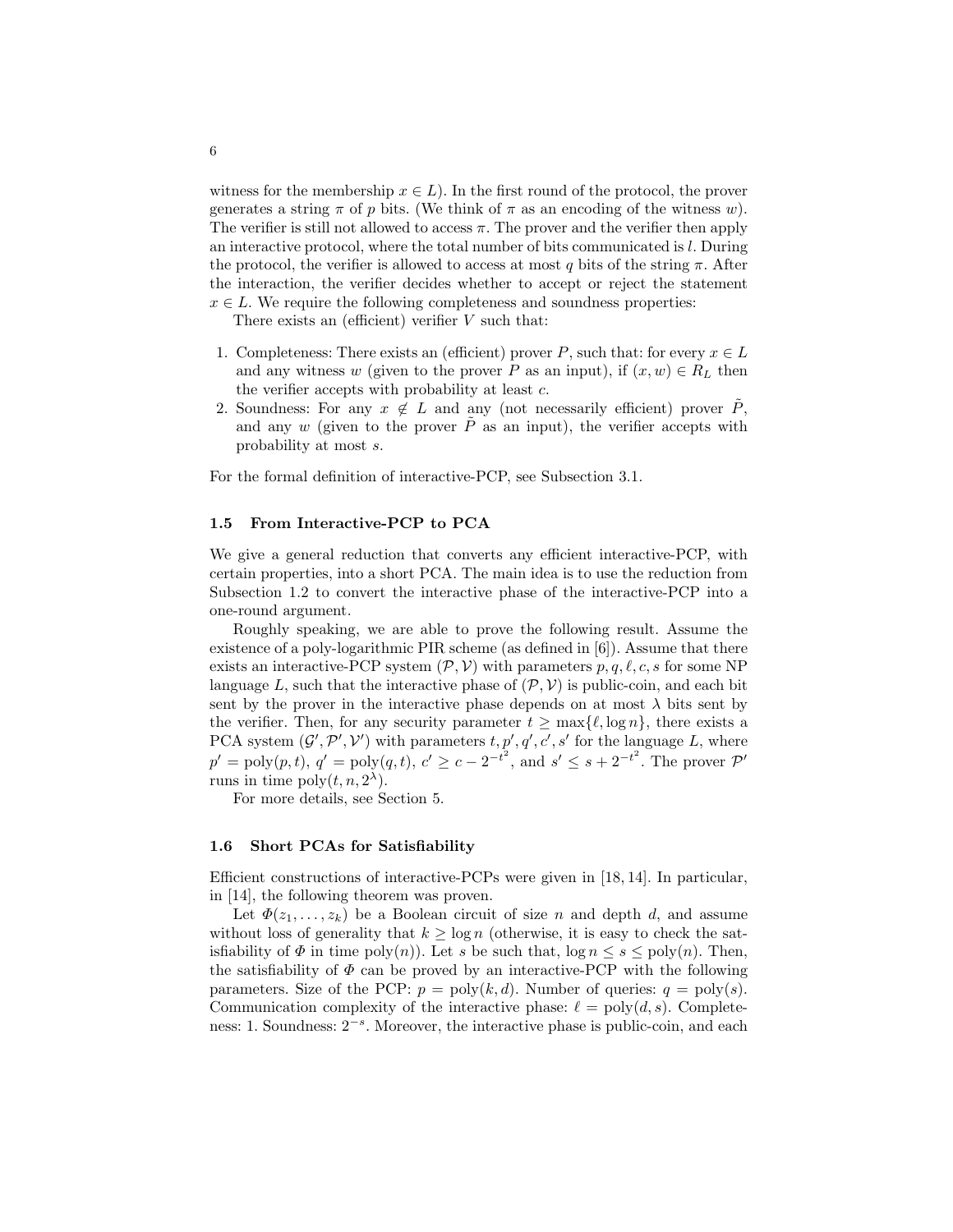message sent by the prover depends only on the preceding  $\lambda = O(\log n)$  bits sent by the verifier.

Using our reduction from interactive-PCP to PCA, together with the theorem of [14], one obtains the following result. (Our reduction and the theorem of [14] were obtained roughly at the same time. The result below follows from their combination).

Let  $\Phi(z_1, \ldots, z_k)$  be a Boolean circuit of size n and depth d. Let t be a security parameter, such that,  $\log n \le t \le \text{poly}(n)$ . Then, the satisfiability of  $\Phi$ can be proved by an efficient PCA system (i.e., PCA with an efficient prover), with the following parameters. Size of the PCA:  $p = \text{poly}(k, d, t)$ . Number of queries:  $q = \text{poly}(d, t)$ . Completeness:  $1 - 2^{-t}$ . Soundness:  $2^{-t}$ .

In particular, if  $\Phi(z_1,\ldots,z_k)$  is a Boolean formula of size n, and  $\log n \leq t \leq$ poly(n), the satisfiability of  $\Phi$  can be proved by an efficient PCA system, with the following parameters. Size of the PCA:  $p = poly(k, t)$ . Number of queries:  $q = \text{poly}(t)$ . Completeness:  $1 - 2^{-t}$ . Soundness:  $2^{-t}$ .

### 2 Definition of PCA

Let L be any NP language defined by  $L = \{x : \exists w \text{ s.t. } (x, w) \in \mathcal{R}_L\}$ . Let t, p, q, c, s be parameters that satisfy the following: The parameters  $t, p, q : \mathbb{N} \to \mathbb{N}$ are integers, and the parameters  $c, s : \mathbb{N} \to [0, 1]$  are reals, such that for every  $n \in \mathbb{N}, 0 \leq s(n) < c(n) \leq 1.$ 

**Definition 1.** A triplet  $(\mathcal{G}, \mathcal{P}, \mathcal{V})$  of probabilistic Turing machines is a **PCA** system for L with parameters  $(t, p, q, c, s)$ , if the following holds:

- G is a probabilistic Turing machine that runs in time poly(t), and V is a probabilistic oracle machine that runs in time  $\text{poly}(t,n)$ .
- $-$  For every  $(x, w) \in \mathcal{R}_L$  (where |x| = n) and every  $(SK, PK) \leftarrow \mathcal{G}(1^{t(n)})$ , the algorithm  $\mathcal{P}(x, w, PK)$  generates a bit string  $\pi$  of size at most  $p(n)$ , and the oracle machine  $\mathcal{V}^{\pi}(x, SK, PK)$  reads at most  $q(n)$  bits of  $\pi$ .
- Completeness: For every  $(x, w) \in \mathcal{R}_L$  (where  $|x| = n$ ),

$$
\Pr[\mathcal{V}^\pi(x, SK, PK) = 1] \ge c(n)
$$

(where the probability is over  $(SK, PK) \leftarrow \mathcal{G}(1^{t(n)})$ , over  $\pi \leftarrow \mathcal{P}(x, w, PK)$ , and over the randomness of  $V$ ).

**Soundness:** For every  $x \notin L$  (where  $|x| = n$ ), and every cheating prover  $\tilde{\mathcal{P}}$ of size  $\leq 2^{t(n)}$ ,

$$
Pr[\mathcal{V}^{\tilde{\pi}}(x, SK, PK) = 1] \le s(n)
$$

(where  $\tilde{\pi} = \tilde{\mathcal{P}}(PK)$ , and the probability is over  $(SK, PK) \leftarrow \mathcal{G}(1^{t(n)})$  and over the randomness of  $V$ ).

Remark. Note that in Definition 1 we did not specify the complexity of  $P$ . We say that a PCA system  $(\mathcal{G}, \mathcal{P}, \mathcal{V})$  is *efficient* if  $\mathcal{P}$  runs in time poly $(t, n)$ .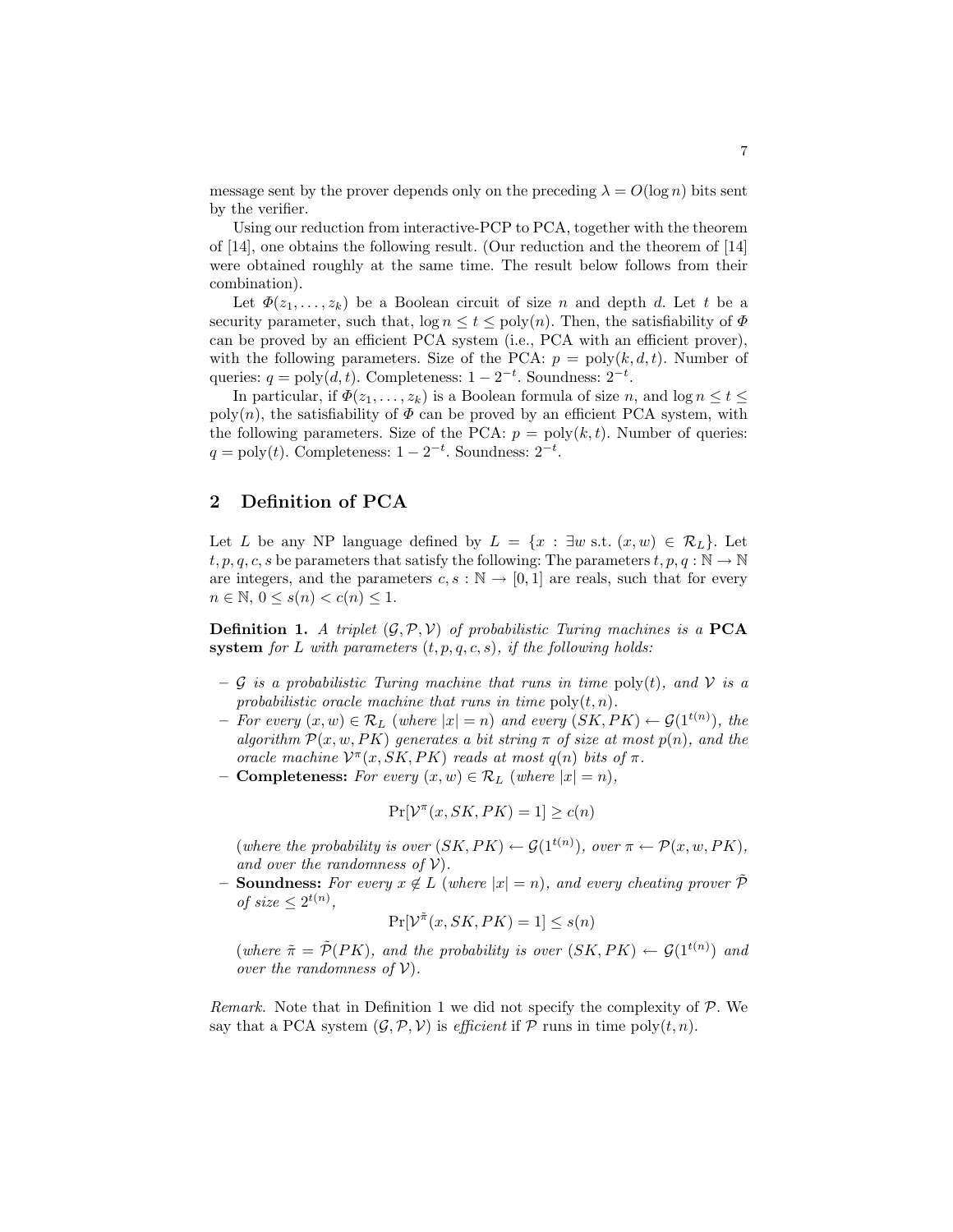### 3 Preliminaries

### 3.1 Interactive-PCP (IPCP)

Let L be any NP language defined by  $L = \{x : \exists w \text{ s.t. } (x, w) \in \mathcal{R}_L\}$ . Let  $p, q, \ell, c, s$  be parameters that satisfy the following: The parameters  $p, q, \ell : \mathbb{N} \to$ N are integers, and the parameters  $c, s : \mathbb{N} \to [0, 1]$  are reals, such that for every  $n \in \mathbb{N}, 0 \leq s(n) < c(n) \leq 1.$ 

**Definition 2.** A pair  $(\mathcal{P}, \mathcal{V})$  of probabilistic polynomial time interactive Turing machines is an interactive-PCP for L with parameters  $(p, q, \ell, c, s)$ , if for every  $(x, w) \in \mathcal{R}_L$  the prover  $\mathcal{P}(x, w)$  generates a bit string  $\pi$  of size at most  $p(n)$ (where  $n = |x|$ ), such that the following properties are satisfied.

– Completeness: For every  $(x, w) \in \mathcal{R}_L$ ,

$$
\Pr[(\mathcal{P}(x, w), \mathcal{V}^\pi(x)) = 1] \ge c(n)
$$

(where  $n = |x|$ , and the probability is over the random coin tosses of P and  $(\mathcal{V})$ .

**Soundness:** For every  $x \notin L$ , every (unbounded) interactive Turing machine  $\tilde{\mathcal{P}}$ , and every string  $\tilde{\pi} \in \{0,1\}^*$ ,

$$
\Pr[(\tilde{\mathcal{P}}(x), \mathcal{V}^{\tilde{\pi}}(x)) = 1] \le s(n)
$$

(where  $n = |x|$ , and the probability is over the random coin tosses of V).

**- Complexity:** The communication complexity of the protocol  $(\mathcal{P}(x, w), \mathcal{V}^{\pi}(x))$ is at most  $\ell(n)$ , and V reads at most  $q(n)$  bits of  $\pi$ .

### 3.2 Private Information Retrieval (PIR)

A PIR scheme consists of three algorithms:  $Q^{PIR}$ ,  $D^{PIR}$  and  $R^{PIR}$ . The query algorithm  $Q^{PIR}$  takes as input a security parameter t, the database size N, and an index  $i \in [N]$  (that the user wishes to retrieve from the database). It outputs a query q, which should reveal no information about the index  $i$ , together with an additional output s, which is kept secret by the user and will later assist the user in retrieving the desired element from the database. The database algorithm  $D^{PIR}$  takes as input a security parameter t, the database  $(x_1, \ldots, x_N)$  and a query  $q$ , and outputs an answer  $q$ . This answer enables the user to retrieve  $x_i$ , by applying the retrieval algorithm  $R^{PIR}$ , which takes as input a security parameter t, the database size N, an index  $i \in [N]$ , a corresponding pair  $(q, s)$ obtained from the query algorithm, and the database answer a corresponding to the query  $q$ . It outputs a value which is supposed to be the  $i$ 'th value of the database.

In this paper we are interested in poly-logarithmic PIR schemes, formally defined by Cachin *et al.* [6], as follows.<sup>6</sup>

 $6$  Definition 3 is not worded exactly as the one in [6], but was shown to be equivalent to it in [17].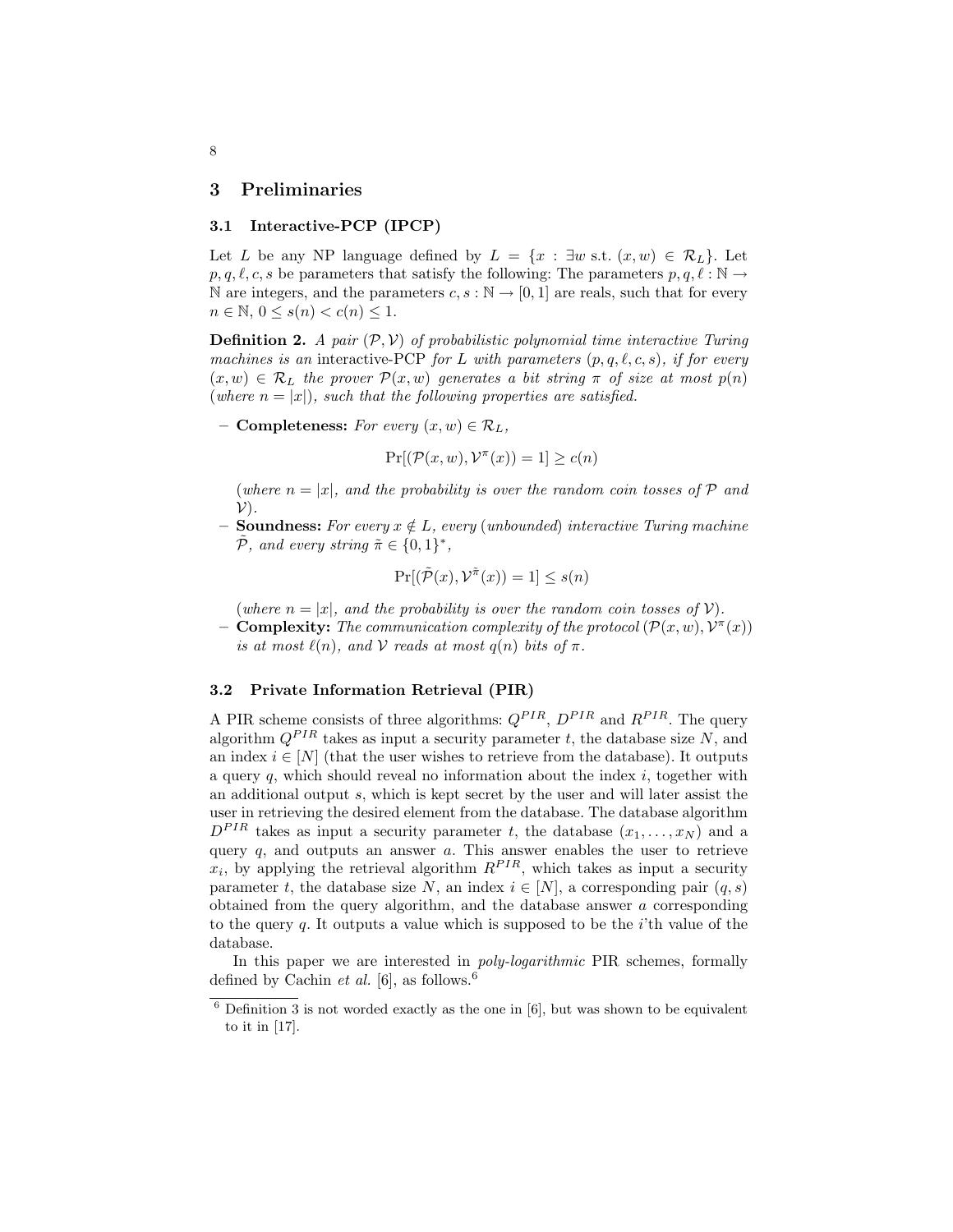**Definition 3.** Let t be the security parameter and  $N$  be the database size. Let  $Q^{PIR}$  and  $D^{PIR}$  be probabilistic circuits, and let  $R^{PIR}$  be a deterministic cir*cuit.* We say that  $(Q^{PIR}, D^{PIR}, R^{PIR})$  is a poly-logarithmic private information retrieval scheme if the following conditions are satisfied:

- 1. (Size Restriction:)  $Q^{PIR}$  and  $R^{PIR}$  are of size  $\leq$  poly $(t, \log N)$ , and  $D^{PIR}$  is of size  $\leq$  poly $(t, N)$ . The output of  $Q^{PIR}$  and  $D^{PIR}$  is of size  $\leq$  poly $(t, \log N)$ .
- 2. (Correctness:)  $\forall N, \forall t, \forall \text{database } x = (x_1, \dots, x_N) \in \{0, 1\}^N, \text{ and } \forall i \in [N],$

$$
\Pr[R^{PIR}(t, N, i, (q, s), a) = x_i | (q, s) \leftarrow Q^{PIR}(t, N, i), a \leftarrow D^{PIR}(t, x, q)]
$$
  

$$
\geq 1 - 2^{-t^3}.
$$

3. (User Privacy:)  $\forall N, \forall t, \forall i, j \in [N]$ , and  $\forall$ adversary A of size at most  $2^{t^3}$ ,

$$
|\Pr[\mathcal{A}(t, N, q) = 1 | (q, s) \leftarrow Q^{PIR}(t, N, i)] -
$$
  
\n $Pr[\mathcal{A}(t, N, q) = 1 | (q, s) \leftarrow Q^{PIR}(t, N, j)]| \leq 2^{-t^3}.$ 

### 4 From Interactive Proofs to One-Round Arguments

In this section, we propose a general method for reducing the number of rounds in any public-coin interactive proof (that is, an interactive proof where all the bits sent by the verifier are random, and consist of the verifier's random coin tosses). More specifically, our method uses a PIR scheme to convert any publiccoin interactive proof into a one-round (two-message) argument.

Lemma 1. Assume the existence of a (uniform) poly-logarithmic PIR scheme (as defined in Definition 3).<sup>7</sup> Assume that there exists a public-coin interactive proof system  $(\mathcal{P}, \mathcal{V})$  for proving membership in some language L, with communication complexity  $\ell$ , completeness c, and soundness s. Then for any security parameter  $t \geq \max\{\ell, \log n\}$ , there exists a one-round (two-message) argument system  $(\mathcal{P}', \mathcal{V}')$  for L, with communication complexity  $\ell' = \text{poly}(t, \ell) = \text{poly}(t)$ , completeness  $c' \geq c - 2^{-t^2}$ , and soundness  $s' \leq s + 2^{-t^2}$  against provers of size  $\leq 2^t$ . The verifier V' runs in time  $\leq$  poly $(t, n)$  (assuming that V runs in time poly(n)). The prover  $\mathcal{P}'$  runs in time  $\leq$  poly(T, t, 2<sup> $\lambda$ </sup>), where T is the running time of P, and  $\lambda$  is the total number of bits sent from V to P in the interactive proof system  $(\mathcal{P}, \mathcal{V})$ .

Moreover, the resulting one-round argument system  $(\mathcal{P}', \mathcal{V}')$  has the property that the first message, sent by  $V'$ , depends only on the random coin tosses of  $V'$ (and is independent of the instance x),<sup>8</sup> and can be computed in time  $\leq$  poly(t).

<sup>&</sup>lt;sup>7</sup> We assume the existence of such a PIR scheme for any parameters  $N$  and  $t$ .

<sup>&</sup>lt;sup>8</sup> The fact that this message depends *only* on the random coin tosses of  $\mathcal{V}'$  (and is independent of  $x$ ) will be crucial when converting an interactive-PCP system into a PCA system in Section 5.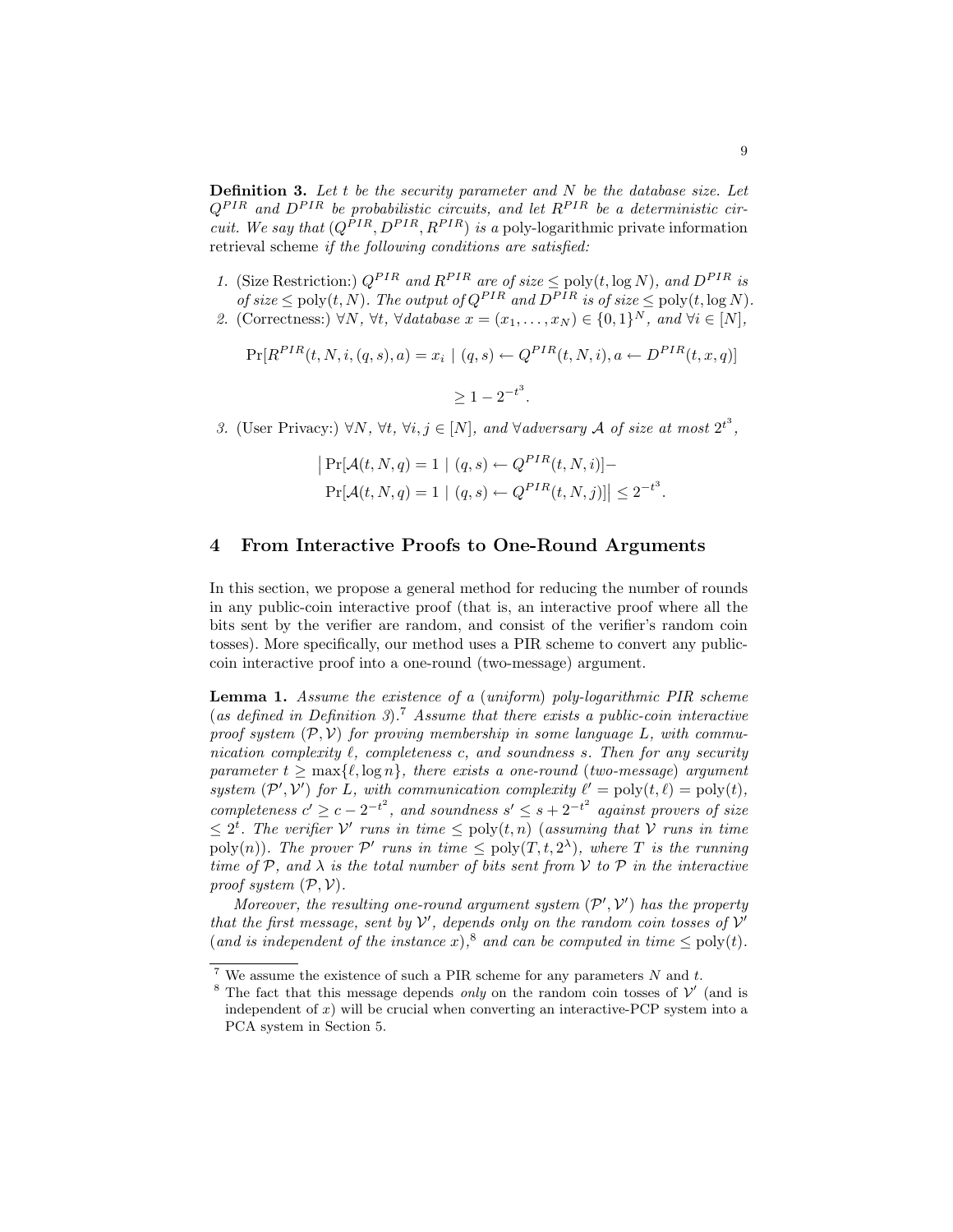Rather than proving Lemma 1 directly, we prove a stronger and more general lemma. The more general lemma converts any interactive proof  $(\mathcal{P}, \mathcal{V})$ , in which the verifier's messages depend only on the verifier's random coin tosses (and in particular, any public-coin interactive proof), into a one-round argument  $(\mathcal{P}', \mathcal{V}')$ . Moreover, the resulting prover  $\mathcal{P}'$  is more efficient than the one in the statement of Lemma 1. More specifically, the running time of  $\mathcal{P}'$  is  $\leq$  poly $(T, t, 2^{\lambda})$ , where T, t are as in the statement of Lemma 1 (i.e., T is the running time of  $P$ , and t is the security parameter of the underlying PIR scheme), but  $\lambda$  here is defined differently than in Lemma 1. Recall that in Lemma 1,  $\lambda$  was the *total* number of bits sent by the verifier. Intuitively, here  $\lambda$  is the maximum number of bits of the verifier's messages, that the prover "needs" to read in order to compute one bit to be sent to the verifier. Namely, if  $\lambda_i$  denotes the number of bits of the verifier's messages, that the prover "needs" to read in order to compute its *i*'th bit (to be sent to the verifier), then  $\lambda = \max\{\lambda_1, \ldots, \lambda_\ell\}$ . We formalize this via the following definition of a history-ignorant interactive proof.

**Definition 4.** An  $\ell$ -round interactive proof  $(\mathcal{P}, \mathcal{V})$  for proving membership in a language L is said to be history-ignorant, if for every input  $x \in L$ , every auxiliary input  $w \in \{0,1\}^*$ , and for every  $i \in [\ell]$ , the message sent by the (honest) prover  $\mathcal{P}(x, w)$  in the i'th round of the protocol  $(\mathcal{P}(x, w), \mathcal{V}(x))$  depends only on the message sent by  $V$  in the *i*'th round of the protocol (and on  $x, w$  and the random coin tosses of  $P$ ),<sup>10</sup> and does not depend on the messages sent by V before the i'th round.

In the generalized lemma we propose a method for converting any  $\ell$ -round history-ignorant interactive proof  $(\mathcal{P}, \mathcal{V})$  (where the verifier's messages depend only on the verifier's random coin tosses) into a one-round argument  $(\mathcal{P}', \mathcal{V}')$ . As in Lemma 1, we show that the completeness and soundness parameters remain almost the same, and the communication complexity increases by at most a polynomial factor in the security parameter  $t$ . However, here the running time of the resulting prover  $\mathcal{P}'$  is  $\leq$  poly $(T, t, 2^{\lambda})$ , where now  $\lambda$  is the length of the longest message sent by  $V$  (rather than the total number of bits sent by  $V$ ). Namely, if  $m_1, \ldots, m_\ell$  are the  $\ell$  messages sent by V throughout the protocol  $(\mathcal{P}, \mathcal{V})$  (where the message  $m_i$  is sent by  $\mathcal{V}$  in round i), then

$$
\lambda \stackrel{\mathrm{def}}{=} \max_{i \in [\ell]} \{|m_i|\}.
$$

Lemma 2. Assume the existence of a (uniform) poly-logarithmic PIR scheme (as defined in Definition 3). Assume that there exists a history-ignorant interactive proof system  $(\mathcal{P}, \mathcal{V})$  for proving membership in some language L, where the verifier's messages depend only on the verifier's random coin tosses (and are independent of the interaction and the input). Let  $\ell$  be the communication

 $9$  As is common, we allow the prover in the interactive proof system to use an auxiliary input, supposedly a witness for  $x \in L$ .

 $^{10}$  We think of each round as consisting of a message sent by the verifier  $\mathcal V$  followed by a message sent by the prover P.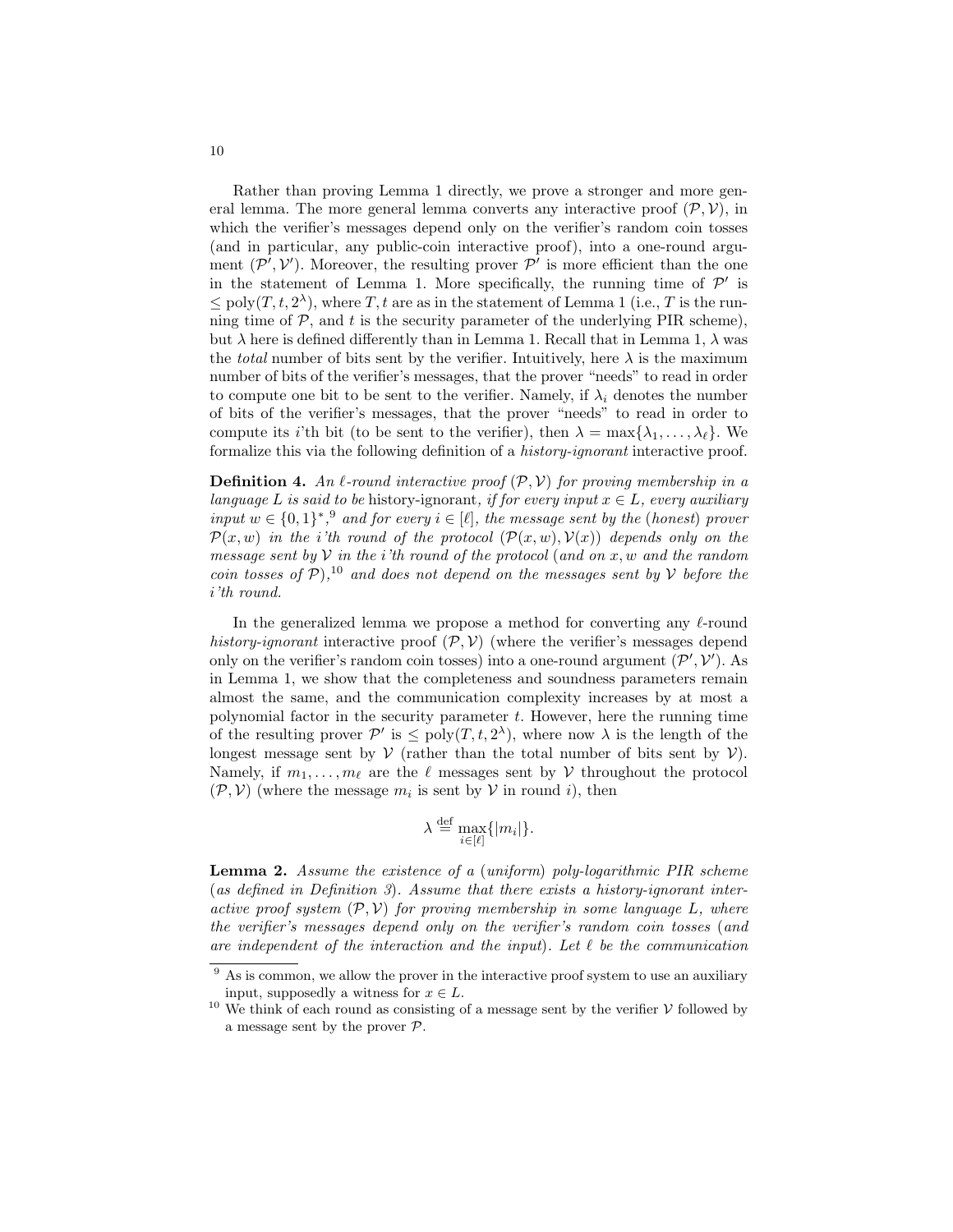complexity, c be the completeness parameter, and s be the soundness parameter of the proof system  $(\mathcal{P}, \mathcal{V})$ . Denote by  $\lambda$  the length of the longest message sent by V, and assume that V uses at most  $O(\ell \cdot \lambda)$  random bits. Then for any security parameter  $t \geq \max\{\ell, \log n\}$ , there exists a one-round (two-message) argument system  $(\mathcal{P}', \mathcal{V}')$  for L, with communication complexity  $\ell' = \text{poly}(t, \ell) = \text{poly}(t)$ , completeness  $c' \geq c - 2^{-t^2}$ , and soundness  $s' \leq s + 2^{-t^2}$  against provers of size  $\leq 2^t$ . The verifier V' runs in time  $\leq$  poly $(t, n)$  (assuming that V runs in time poly(n)). The prover  $\mathcal{P}'$  runs in time  $\leq$  poly(T, t, 2<sup> $\lambda$ </sup>), where T is the running time of P.

Moreover, the resulting one-round argument system  $(\mathcal{P}', \mathcal{V}')$  has the property that the first message, sent by  $V'$ , depends only on the random coin tosses of  $V'$ (and is independent of the instance x). If each message sent by  $\mathcal V$  can be computed in time  $\leq$  poly(t) then the first message sent by  $\mathcal{V}'$  can also be computed in time  $\leq$  poly $(t)$ .

Before proving Lemma 2, we show that this lemma can be used to convert any (not necessarily history-ignorant) interactive proof  $(\mathcal{P}, \mathcal{V})$ , where the verifier's messages depend only on the verifier's random coin tosses, into a oneround argument  $(\mathcal{P}', \mathcal{V}')$ , where the running time of the resulting prover  $\mathcal{P}'$  is  $\leq$  poly $(T, t, 2^{\lambda})$ , and where  $\lambda$  is the maximum number of bits of the verifier's messages that the underlying prover  $\mathcal{P}$  "needs" to read in order to compute one bit to be sent to the verifier. We assume for simplicity that in the protocol  $(\mathcal{P}, \mathcal{V}),$ the prover  $P$  sends in each round a *single* bit. This is without loss of generality since we can always increase the number of rounds artificially.

The idea is the following:<sup>11</sup> First convert the interactive proof  $(\mathcal{P}, \mathcal{V})$  into the following *history-ignorant* interactive proof  $(\mathcal{P}'', \mathcal{V}'')$ : The verifier  $\mathcal{V}''$  will first prepare all the messages to be sent by  $V$  in the protocol  $(\mathcal{P}, V)$ . Note that this can be done in advance since according to our assumption, the verifier's messages depend only on the verifier's random coin tosses (and are independent of the interaction and the input). Then, in each round i, the verifier  $V''$  will send  $\mathcal{P}''$  all the bits that  $\mathcal P$  "needs" in order to compute its *i*'th bit (i.e., its *i*'th round message) in the protocol  $(\mathcal{P}, \mathcal{V})$ . The prover  $\mathcal{P}''$  will emulate the prover  $\mathcal{P}$ , while reading only the message sent by  $\mathcal{V}''$  in the *i*'th round. This results with a historyignorant protocol, with the same completeness and soundness parameters, and where the communication complexity increases by at most a polynomial factor. The thing to notice is that in the *i*'th round the verifier  $V''$  sends a message of size  $\lambda_i$  (where  $\lambda_i$  is the number of bits of the verifier's messages, that the prover  $\mathcal P$  "needs" to read in order to compute its *i*'th bit). What remains is to apply Lemma 2 to the history-ignorant protocol  $(\mathcal{P}'', \mathcal{V}'')$  in order to obtain the desired one-round argument  $(\mathcal{P}', \mathcal{V}')$ .

Proof of Lemma 2. (In this version, due to space limitation, we only describe the protocol and do not give the full proof). Fix any history-ignorant interactive

 $11$  The discussion in this paragraph is only an intuition. The formal result is given by Definition 4 and Lemma 2.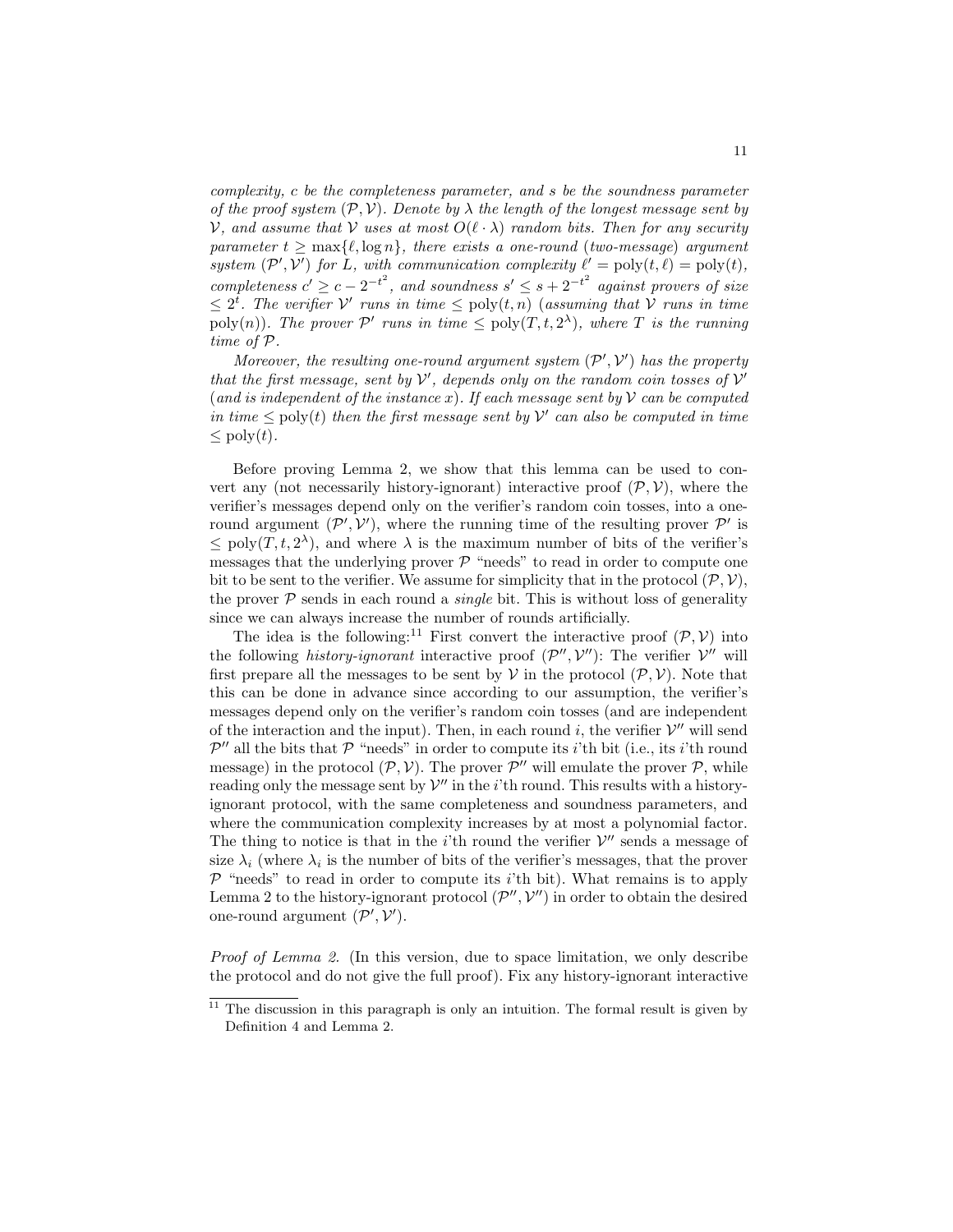proof system  $(\mathcal{P}, \mathcal{V})$  as in the statement of the lemma, for proving membership in some language L. Denote by  $\lambda$  the length of the longest message sent by  $\mathcal V$ in the interactive proof  $(\mathcal{P}, \mathcal{V})$  ( $\lambda \leq \ell$ ). We assume for simplicity (and without loss of generality) that this protocol consists of exactly  $\ell$  rounds, where in each round V sends a message of size exactly  $\lambda$ , and P sends a single bit.

Fix any security parameter  $t \ge \max\{\ell, \log n\}$ . Let

$$
(Q^{PIR}, D^{PIR}, R^{PIR})
$$

be a poly-logarithmic PIR scheme, with respect to security parameter  $t$  and database size  $N \stackrel{\text{def}}{=} 2^{\lambda}$ . (We refer the reader to Subsection 3.2 for the definition of a poly-logarithmic PIR scheme.) We next describe how to convert  $(\mathcal{P}, \mathcal{V})$  into a one-round argument system  $(\mathcal{P}', \mathcal{V}')$  as in the statement of the lemma.

Fix any  $x \in \{0,1\}^*$  (supposedly  $x \in L$ ) and any string  $w \in \{0,1\}^*$  given to the prover as auxiliary input. The one-round argument  $(\mathcal{P}'(x,w), \mathcal{V}'(x))$  proceeds as follows:

- The verifier  $V'(x)$  sends the first message, computed as follows:
	- 1. Choose a random string  $r_v \in_R \{0,1\}^{O(\ell \cdot \lambda)}$ , to be used when emulating the underlying verifier  $\mathcal{V}(x)$ .
	- 2. Compute the  $\ell$  messages  $m_1, \ldots, m_\ell \in \{0, 1\}^\lambda$  sent by  $\mathcal{V}(x)$  (with randomness  $r_v$ ). Note that these messages can be computed in advance since in the protocol  $(\mathcal{P}, \mathcal{V})$  all the messages sent by  $\mathcal V$  depend only on V's random coin tosses.
	- 3. For each  $i \in [\ell],$  let  $(q_i, s_i) \leftarrow Q^{PIR}(t, N, m_i)$ .
	- 4. Save the values  $(r_v, m_1, \ldots, m_\ell, s_1, \ldots, s_\ell, q_1, \ldots, q_\ell).$ <sup>12</sup>
	- 5. Send  $(q_1, \ldots, q_\ell)$  to  $\mathcal{P}'$ .

Note that if each message of  $V$  can be computed in time  $\leq$  poly $(t)$  then the message sent by  $\mathcal V'$  can be computed in time  $\leq$  poly $(t, \ell)$  = poly $(t)$ .

- Upon receiving a message  $(q_1, \ldots, q_\ell)$  from  $\mathcal{V}'$ , the algorithm  $\mathcal{P}'(x, w)$  operates as follows:
	- 1. Choose a random string  $r_p \in_R \{0,1\}^T$ , to be used when emulating the underlying prover  $\mathcal{P}(x, w)$ .
	- 2. For each  $i \in [\ell]$ , compute an N-size database  $DB_i$  as follows: The  $m \in$  $\{0,1\}^{\lambda}$  entry of  $DB_i$  contains the *i*'th bit that the prover  $\mathcal{P}(x, w)$  (with randomness  $r_p$ ) would have sent to  $\mathcal{V}(x)$ , if the *i*'th-round message sent by  $V(x)$  was  $m^{13}$
	- 3. For each  $i \in [\ell],$  compute  $a_i \leftarrow D^{PIR}(t, DB_i, q_i)$ .
	- 4. Send the message  $(a_1, \ldots, a_\ell)$  to  $\mathcal{V}'$ .
- Upon receiving the message  $(a_1, \ldots, a_\ell)$  from  $\mathcal{P}'$ , the algorithm  $\mathcal{V}'(x)$  operates as follows:

<sup>&</sup>lt;sup>12</sup> We note that the messages  $m_1, \ldots, m_\ell$  do not need to be saved since they can be recomputed from  $r_v$ . We save them for simplicity.

<sup>&</sup>lt;sup>13</sup> We are using here the fact that the interactive proof system  $(\mathcal{P}, \mathcal{V})$  is historyignorant.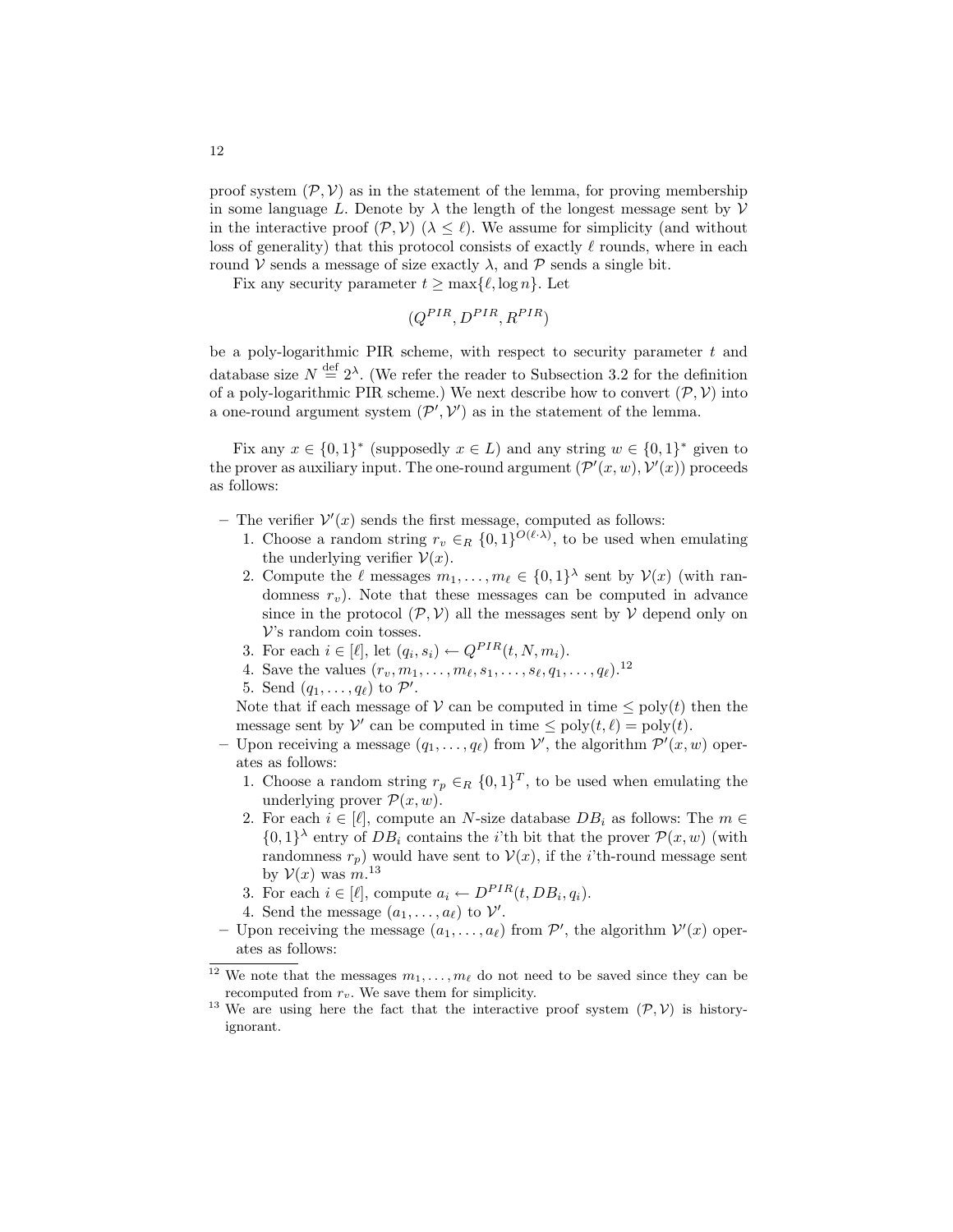- 1. Restore the saved values  $(r_v, m_1, \ldots, m_\ell, s_1, \ldots, s_\ell, q_1, \ldots, q_\ell).$
- 2. For every  $i \in [\ell],$  compute  $b'_i \stackrel{\text{def}}{=} R^{PIR}(t, N, m_i, (q_i, s_i), a_i)$ .
- 3. Accept if and only if  $V(x)$ , with (initial) randomness  $r_v$ , would have accepted the messages  $(b'_1, \ldots, b'_\ell)$ .<sup>14</sup>

### 5 From Interactive-PCPs to PCAs

In this section, we propose a general method for converting an interactive-PCP system (with certain properties) into a PCA system. This method is very similar to the method of converting an interactive proof into a one-round argument (presented in Section 4). Namely, it uses a PIR scheme to reduce the round complexity of the interactive phase of the interactive-PCP system into one round (two-messages). Then, the first message (sent by the verifier) in this one-round protocol, is interpreted as the verifier's public-key in the PCA system; and the second message (sent by the prover) in the one-round protocol, together with the interactive-PCP oracle, are interpreted as the PCA string.

Theorem 1. Assume the existence of a (uniform) poly-logarithmic PIR scheme (as defined in Definition 3). Assume that there exists an interactive-PCP system  $(\mathcal{P}, \mathcal{V})$  with parameters  $(p, q, \ell, c, s)$  for some NP language L, such that the interactive phase is history-ignorant,<sup>15</sup> and each message sent by the verifier in this phase depends only on the verifier's random coin tosses (and is independent of the interaction, the PCP string  $\pi$ , and the input x), and can be computed in time  $\leq$  poly( $\ell$ ). Denote by  $\lambda$  the length of the longest message sent from  $V$  to  $\mathcal P$  in the interactive phase of the interactive-PCP system  $(\mathcal{P}, \mathcal{V})$ . Assume that V uses at most  $O(\ell \cdot \lambda)$  random bits. Then, for any security parameter  $t \geq \max\{\ell, \log n\}$ there exists a PCA system  $(G', P', V')$  with parameters  $(t, p', q', c', s')$  for the language L, where  $p' = \text{poly}(p, t)$ ,  $q' = \text{poly}(q, t)$ ,  $c' \ge c - 2^{-t^2}$ , and  $s' \le s + 2^{-t^2}$ . The prover  $\mathcal{P}'$  runs in time  $\leq$  poly $(t, n, 2^{\lambda})$ .

The proof of this theorem is very similar to the proof of Lemma 2.

Proof of Theorem 1. (In this version, due to space limitation, we only describe the protocol and do not give the full proof). Fix an NP language  $L = \{x :$  $\exists w \text{ s.t. } (x, w) \in \mathcal{R}_L$ . Let  $(\mathcal{P}, V)$  be an interactive-PCP system for L with parameters  $(p, q, \ell, c, s)$ , as in the statement of the theorem. Denote by  $\lambda$  the length of the longest message sent by V in the interactive phase of  $(\mathcal{P}, \mathcal{V})$  ( $\lambda \leq \ell$ ). We assume for simplicity (and without loss of generality) that the interactive phase consists of exactly  $\ell$  rounds. In each round  $i \in [\ell], \mathcal{V}$  sends a message  $m_i$  of size exactly  $\lambda$  (which depends only on the verifier's random coin tosses), and  $\mathcal P$  sends

<sup>&</sup>lt;sup>14</sup> This verdict test may require  $\mathcal{V}'(x)$  to use additional (fresh) randomness.

 $^{15}$  A history-ignorant interactive phase is defined in the same way as a history-ignorant interactive proof. See Definition 4.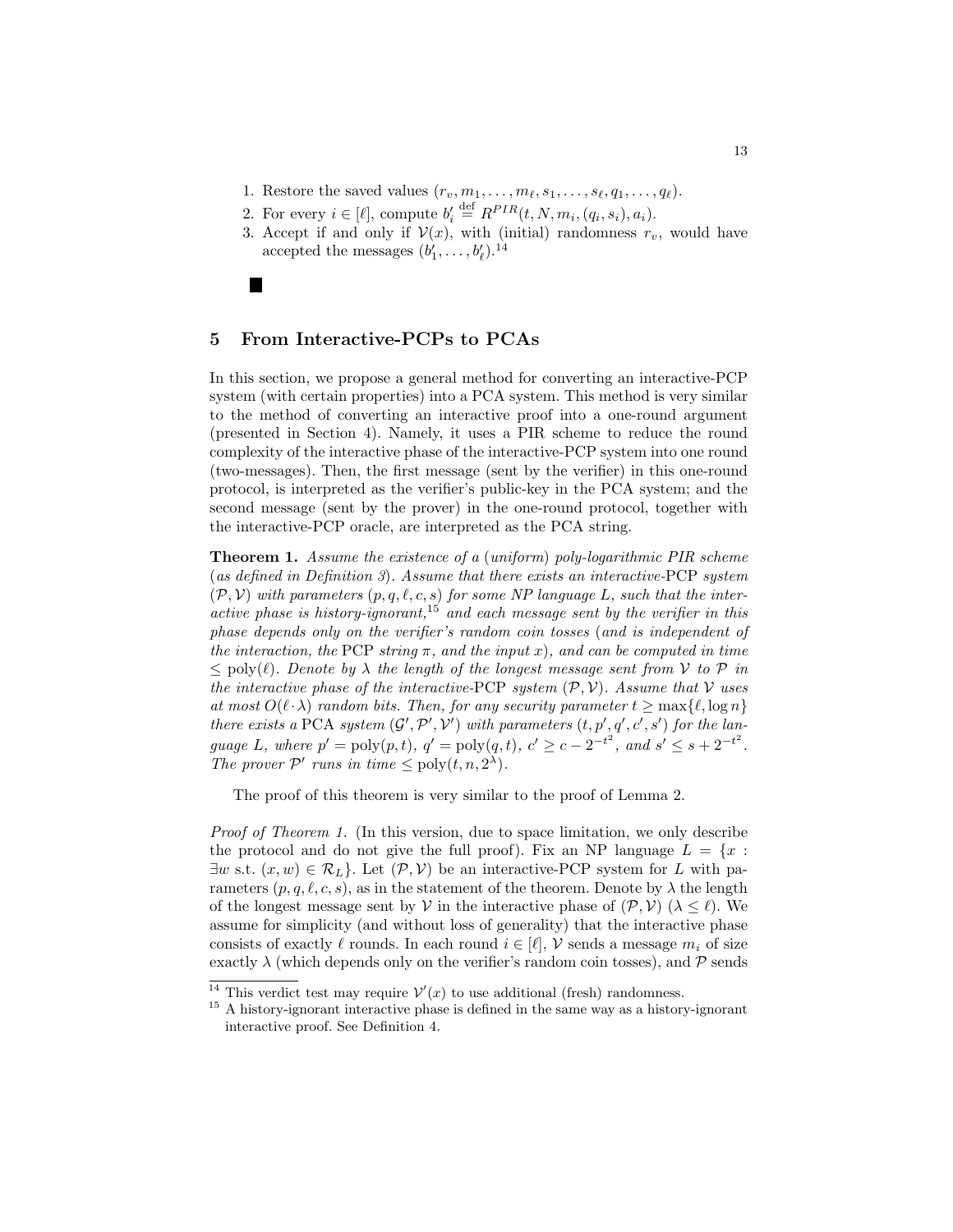a single bit  $b_i$ . For every  $(x, w) \in \mathcal{R}_L$ , the prover  $\mathcal{P}(x, w)$  generates a bit string  $\pi$  of size at most  $p(n)$  (where  $n = |x|$ ). We assume for simplicity (and without loss of generality) that  $\pi$  is of size exactly  $p(n)$ .

Fix any security parameter  $t \ge \max{\{\ell, \log n\}}$ . Let  $(Q^{PIR}, D^{PIR}, R^{PIR})$  be a poly-logarithmic PIR scheme, with respect to security parameter  $t$  and database size  $N \stackrel{\text{def}}{=} 2^{\lambda}$ . (We refer the reader to Subsection 3.2 for the definition of a polylogarithmic PIR scheme.) We next describe how to convert the interactive-PCP system  $(\mathcal{P}, \mathcal{V})$  into a PCA system  $(\mathcal{G}', \mathcal{P}', \mathcal{V}')$  as in the statement of the theorem.

- $\mathcal{G}'(1^{t(n)})$  operates as follows:
	- 1. Choose a random string  $r_v \in_R \{0,1\}^{O(\ell \cdot \lambda)}$  (to be used when emulating the messages sent by the underlying PCP verifier  $V$ ).
	- 2. Compute the  $\ell$  messages  $m_1, \ldots, m_\ell \in \{0, 1\}^\lambda$  sent by  $\mathcal V$  (with randomness  $r_v$ ) in the interactive phase of  $(\mathcal{P}, \mathcal{V})$ . Note that these messages can be computed in advance (since all the messages sent by  $V$  depend only on  $\mathcal V$ 's randomness).
	- 3. For each  $i \in [\ell], \text{ let } (q_i, s_i) \leftarrow Q^{PIR}(t, N, m_i).$
	- 4. Let  $PK = (q_1, \ldots, q_\ell)$  and let  $SK = (r_v, m_1, \ldots, m_\ell, s_1, \ldots, s_\ell, q_1, \ldots, q_\ell)$ .<sup>16</sup> 5. Output the pair (SK, PK).

Note that  $\mathcal{G}'$  runs in time  $\leq$  poly $(t)$ , since each message sent by  $\mathcal{V}$  can be computed in time  $\leq$  poly $(\ell) \leq$  poly $(t)$ .

- For every  $(x, w) \in \mathcal{R}_L$  (where  $|x| = n$ ) and every  $(SK, PK) \leftarrow \mathcal{G}'(1^{t(n)})$ , the algorithm  $\mathcal{P}'(x, w, PK)$  operates as follows.
	- 1. Parse  $PK = (q_1, \ldots, q_\ell).$
	- 2. Choose a random string  $r_p \in_R \{0,1\}^{\text{poly}(n)}$  (to be used when emulating the underlying PCP prover  $\mathcal{P}(x, w)$ .
	- 3. Compute the oracle  $\pi$ , as computed by  $\mathcal{P}(x, w)$  (with randomness  $r_p$ ).
	- 4. For each  $i \in [\ell]$ , compute an N-size database  $DB_i$  as follows: The  $m \in \mathbb{Z}$  $\{0,1\}^{\lambda}$  entry of  $DB_i$  contains the bit  $b_i$  that the PCP prover  $\mathcal{P}(x,w)$ (with randomness  $r_p$ ) would have sent to  $\mathcal{V}(x)$  in the *i*'th round of the interactive phase of  $(\mathcal{P}, \mathcal{V})$ , if the *i*'th-round message sent by  $\mathcal{V}(x)$  was  $m.^{17}$
	- 5. For each  $i \in [\ell],$  compute  $a_i \leftarrow D^{PIR}(t, DB_i, q_i)$ .
	- 6. Output  $\pi' \stackrel{\text{def}}{=} (\pi, a_1, \ldots, a_\ell)$
- For every  $(x, w) \in \mathcal{R}_L$  (where  $|x| = n$ ), every  $(SK, PK) \leftarrow \mathcal{G}'(1^{t(n)})$ , and every string  $\pi'$  (supposedly of the form  $\pi' = (\pi, a_1, \ldots, a_\ell)$ ), the oracle machine  $(\nu')^{\pi'}(x,SK,PK)$  operates as follows:
	- 1. Query the oracle  $\pi'$  at all the coordinates  $i > p(n)$ . Denote the values obtained by the oracle by  $(a_1, \ldots, a_\ell)$ .
	- 2. Parse  $PK = (q_1, \ldots, q_\ell)$  and  $SK = (r_v, m_1, \ldots, m_\ell, s_1, \ldots, s_\ell, q_1, \ldots, q_\ell).$
	- 3. For every  $i \in [\ell]$ , compute  $b'_i \stackrel{\text{def}}{=} R^{PIR}(t, N, m_i, (q_i, s_i), a_i)$ .

<sup>&</sup>lt;sup>16</sup> We note that the messages  $m_1, \ldots, m_\ell$  do not need to be part of the secret key since they can be recomputed from  $r_v$ . We save them for simplicity.

<sup>&</sup>lt;sup>17</sup> We are using here the fact that the interactive phase of  $(\mathcal{P}, \mathcal{V})$  is history-ignorant.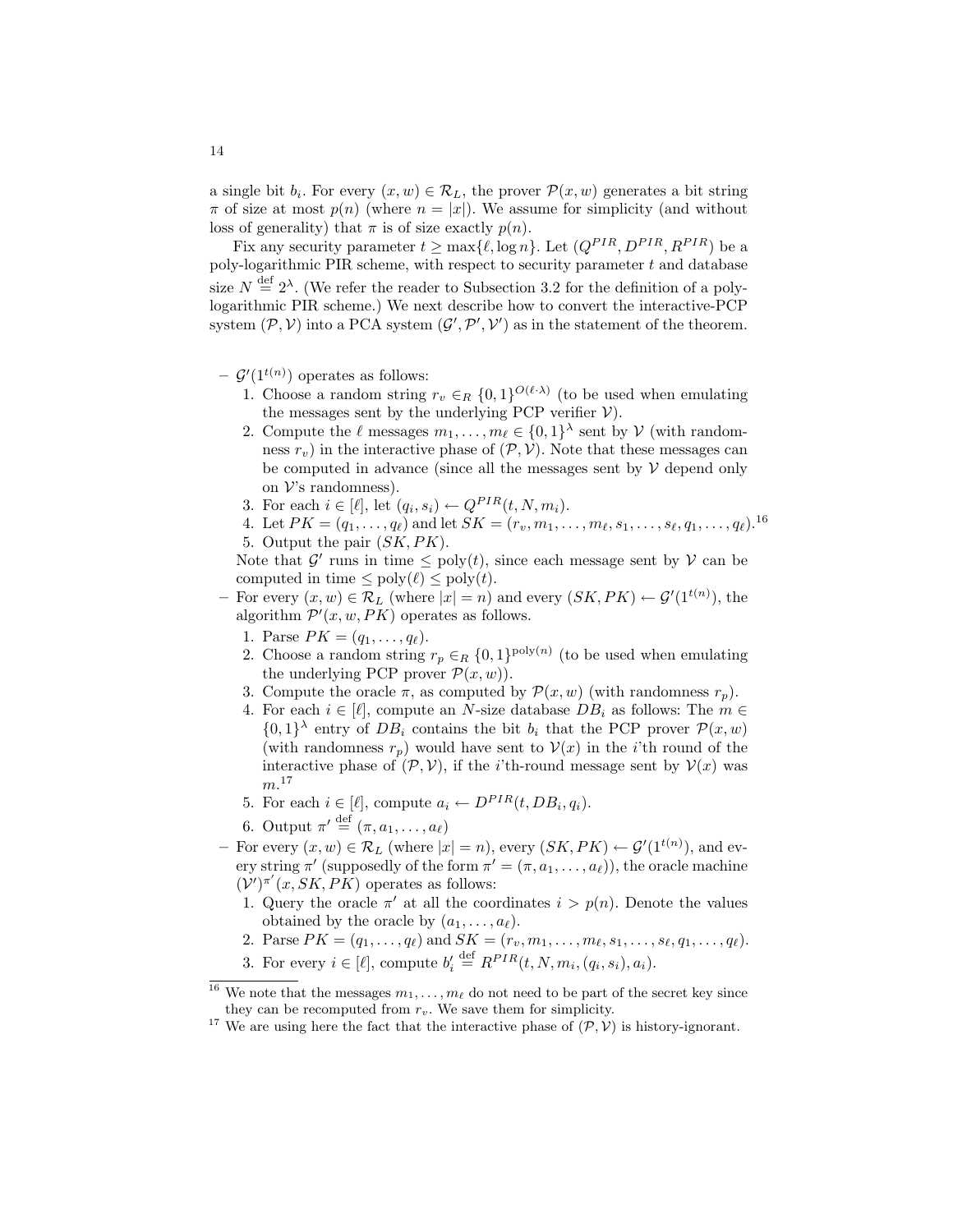- 4. Compute the q oracle queries made by  $\mathcal{V}(x)$  (with randomness  $r_v$ ), assuming the  $\ell$  messages that the prover  $\mathcal P$  sent  $\mathcal V$  during the interactive phase were  $b'_1, \ldots, b'_{\ell}$ . Denote these q queries by  $i_1, \ldots, i_q \in [p(n)]$ .
- 5. Query the oracle at the coordinates  $i_1, \ldots, i_q$ , and obtain q answers, denoted by  $\pi_{i_1}, \ldots, \pi_{i_q}$ .
- 6. Output 1 if and only if the verifier  $\mathcal{V}^{\pi}(x)$  (with randomness  $r_v$ ) outputs 1 after receiving the messages  $b'_1, \ldots, b'_\ell$  from the prover  $P$  and receiving the bits  $\pi_{i_1}, \ldots, \pi_{i_q}$  from the oracle.

### 5.1 Corollaries

We next show how Theorem 1, together with the interactive-PCP system constructed in [14], yields an efficient PCA system. We use the following theorem from [14].

**Theorem 2.** [14] Let  $\Phi(z_1, \ldots, z_k)$  be a (fanin 2) Boolean circuit of size n and depth d, and assume without loss of generality that  $k \geq \log n$ .<sup>18</sup> Let s be such that,  $\log n \leq s \leq \text{poly}(n)$ . Then, the satisfiability of  $\Phi$  can be proved by an interactive-PCP with the following parameters. Size of the PCP:  $p = \text{poly}(k, d)$ . Number of queries:  $q = \text{poly}(s)$ . Communication complexity of the interactive phase:  $\ell = \text{poly}(d, s)$ . Completeness: 1. Soundness:  $2^{-s}$ .

Moreover, the interactive phase is public-coin, the verifier uses at most  $O(\ell)$ random bits, and each message sent by the prover depends only on the preceding  $\lambda = O(\log n)$  bits sent by the verifier.

The following is an immediate corollary of Theorem 1 and Theorem 2.

Corollary 1. Assume the existence of a (uniform) poly-logarithmic PIR scheme (as defined in Definition 3). Let  $L = \{x : \exists w \text{ s.t. } (x, w) \in \mathcal{R}_L\}$  be any NP language, and assume that  $\mathcal{R}_L$  is given by a Boolean circuit of size  $\text{poly}(n)$  and depth d, where  $n = |x|$  denotes the instance size. Let  $k = |w|$  denote the witness size. Let t be a security parameter, such that,  $\log n \le t \le \text{poly}(n)$ . Then, the satisfiability of  $\Phi$  can be proved by an efficient PCA system (i.e., PCA with a (honest) prover that runs in time  $poly(n)$ , with the following parameters. Size of the PCA:  $p = poly(k, d, t)$ . Number of queries:  $q = poly(d, t)$ . Completeness:  $1-2^{-t}$ . Soundness:  $2^{-t}$ .

*Proof.* Fix any NP language  $L = \{x : \exists w \text{ s.t. } (x, w) \in \mathcal{R}_L\}$ , as above. Fix  $s =$  $t+1$ . Theorem 2 implies that L has an interactive-PCP system with the following parameters:  $p = \text{poly}(k, d, \log n), q = \text{poly}(s), \ell = \text{poly}(d, s),$  completeness 1, and soundness  $2^{-s}$ .

The fact that each message sent by the (interactive-PCP) prover depends only on the preceding  $O(\log n)$  bits sent by the verifier, implies that the interactive-PCP system can be converted into a *history-ignorant* one, where the length of the

<sup>&</sup>lt;sup>18</sup> Otherwise, it is easy to check the satisfiability of  $\Phi$  in time poly $(n)$ .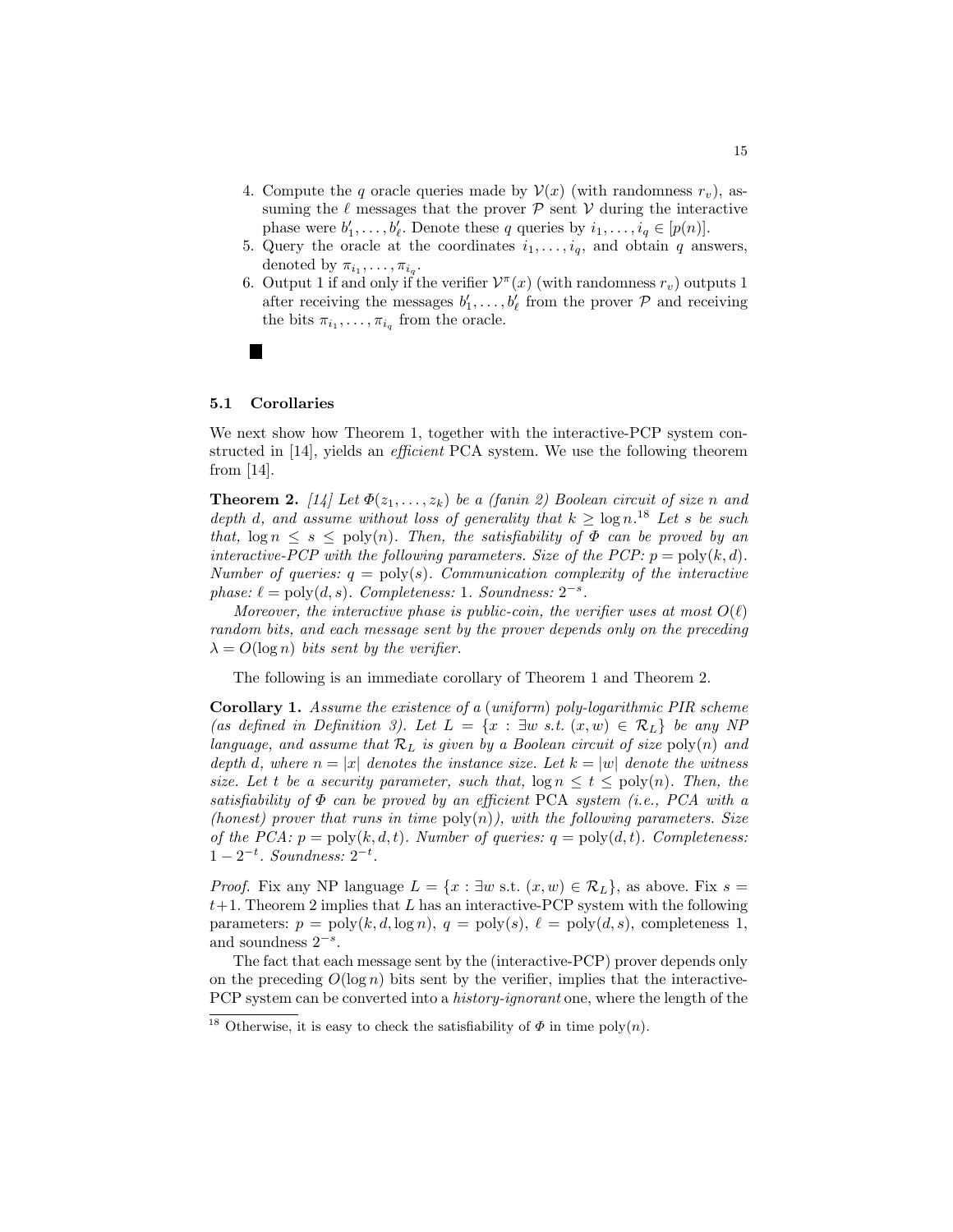longest message sent by the verifier in the interactive phase is  $\lambda = O(\log n)$ . This increases the communication complexity  $\ell$  by at most a quadratic factor, and does not change the other parameters. The fact that the interactive phase of the (original) interactive-PCP is public-coin, implies that in the resulting (historyignorant) interactive-PCP, each message sent by the verifier depends only on the verifier's random coin tosses, and can be computed in time  $\leq$  poly $(\ell)$ .

Applying Theorem 1 (with security parameter  $t' = \text{poly}(\ell, t)$ ) to this interactive-PCP system, results with a PCA system for L, with the desired parameters, where the prover runs in time  $poly(n)$ .

### References

- 1. W. Aiello, S. N. Bhatt, R. Ostrovsky, and S. Rajagopalan. Fast Verification of Any Remote Procedure Call: Short Witness-Indistinguishable One-Round Proofs for NP. In Proc. 27th Interantional Colloquium on Automata, Language and Programming, (ICALP 2000). (manuscript withdrown by the authors prior to ICALP).
- 2. S. Arora, C. Lund, R. Motwani, M, Sudan, and M. Szegedy. Proof Verification and Hardness of Approximation Problems. In FOCS 1992: 14-23. Also in J. ACM 45(3): 501-555 (1998).
- 3. S. Arora, and S. Safra: Probabilistic Checking of Proofs: A New Characterization of NP. In FOCS 1992: 2-13. Also in J. ACM 45(1): 70-122 (1998).
- 4. B. Barak. How to Go Beyond the Black-Box Simulation Barrier. FOCS 2001: 106-115
- 5. L. Babai, L. Fortnow, and C. Lund. Non-Deterministic Exponential Time has Two-Prover Interactive Protocols. In FOCS 1990: 16-25. Also In Computational Complexity 1: 3-40 (1991).
- 6. C. Cachin, S. Micali, and M. Stadler. Computationally Private Information Retrieval with Polylogarithmic Communication. In EUROCRYPT 1999, pages 402-414.
- 7. B. Chor, E. Kushilevitz, O. Goldreich, and M. Sudan. Private Information Retrieval. In J. ACM 45(6), 1998, pages 965-981.
- 8. I. Damgard, N. Fazio, A. Nicolosi. Non-interactive Zero-Knowledge from Homomorphic Encryption. In TCC 2006: 41-59.
- 9. C. Dwork, M. Langberg, M. Naor, K. Nissim, and O. Reingold. Succinct Proofs for NP and Spooky Interactions. Unpublished Manuscript.
- 10. U. Feige, S. Goldwasser, L. Lovasz, S. Safra, and M. Szegedy. Interactive Proofs and the Hardness of Approximating Cliques. In FOCS 1991: 2-12. Also in J. ACM 43(2): 268-292 (1996).
- 11. A. Fiat, A. Shamir. How to Prove Yourself: Practical Solutions to Identification and Signature Problems. In CRYPTO 1986:186-194
- 12. L. Fortnow, and R. Santhanam. Infeasibility of Instance Compression and Succinct PCPs for NP. In STOC 2008: 133-142.
- 13. S. Goldwasser, Y. T. Kalai. On the (In)security of the Fiat-Shamir Paradigm. In FOCS 2003
- 14. S. Goldwasser, Y. T. Kalai, and G. Rothblum. Delegating Computation: Interactive Proofs for Muggles. In FOCS 2007: 113-122.
- 15. H. Harnik, and M. Naor. On the Compressibility of NP instances and Cryptographic Applications. In FOCS 2006: 719-728.
- 16. E. Kushilevitz, R. Ostrovsky. Replication is NOT Needed: SINGLE Database, Computationally-Private Information Retrieval. In FOCS 1997: 364-373.